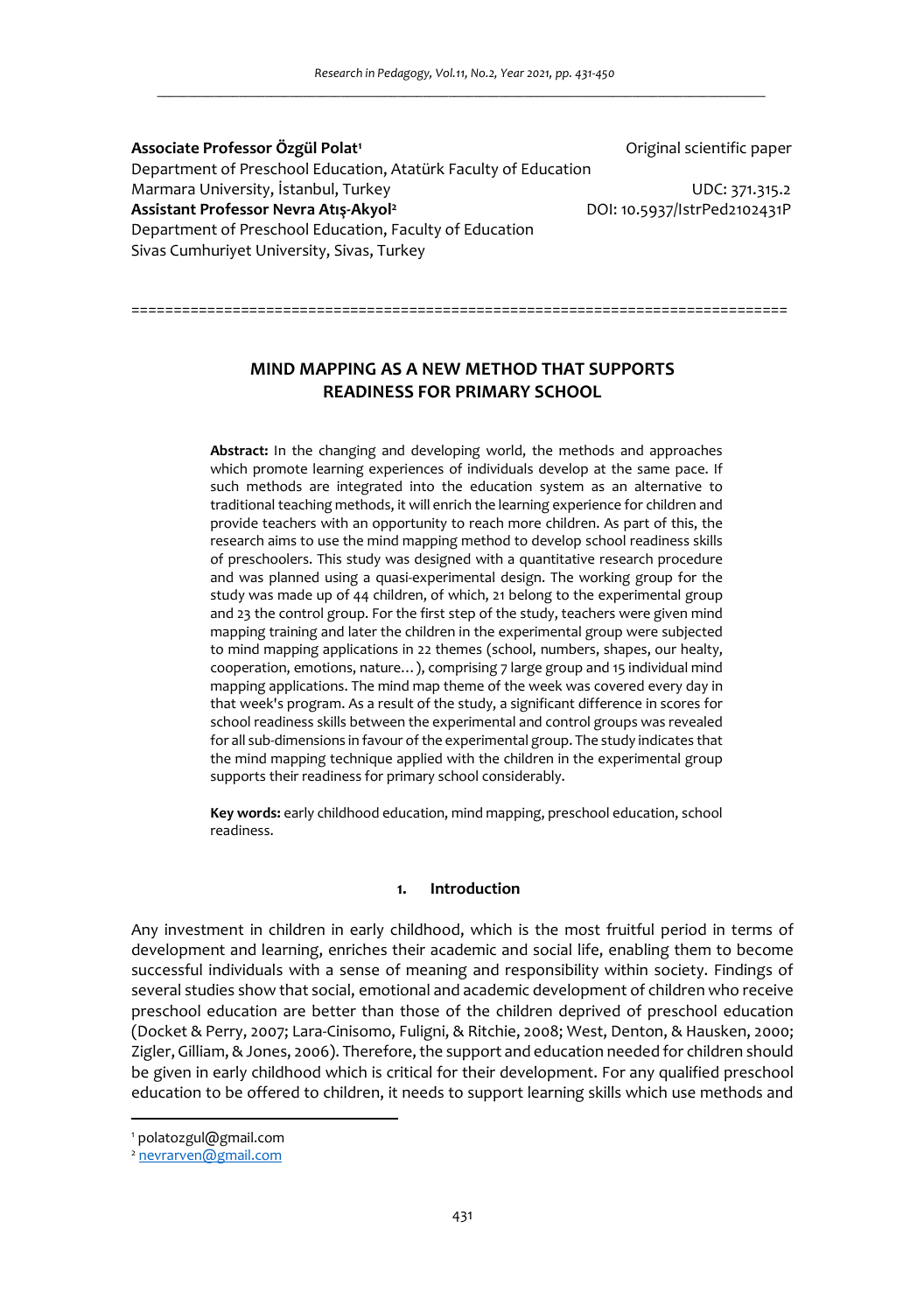techniques that will make learning easier. Thus, children's school readiness is supported.

Readiness for primary school refers to the cognitive, social-emotional and behavioural competences required of children to adapt to formal education (Lemelin et.al. 2007). Readiness for primary school covers the fields of physical welfare, motor development, social and emotional development, general knowledge and cognition (Kokkalia, Drigas, Economou, & Roussos, 2019). In the same way that each country has its own preschool curriculum, each school offers support programs implemented based on the needs of that school. It is seen that several support programs which have been applied for readiness for primary school, particularly in recent years are usually divided into two: family support programs (Mathis & Bierman, 2015; Landry et al., 2017; Padilla & Ryan, 2018; Prendergast & MacPhee, 2018; Wolf & McCoy, 2019) and child support programs (Atteberry, Bassok, & Wong, 2019; Brown, Garnett, Velazquez-Martin, & Mellor, 2018; Duncan, Schmitt, Burke, & McClelland, 2017; Kybartas et al., 2019; Schmitt, McClelland, Tominey, & Acock, 2015; Toran, Aydin, & Etguer, 2019). Considering the structure of child support programs, there are studies such as the full-day program applications which increase the daily hours of the existing program to support the readiness of children for primary school (Atteberry, Bassok, & Wong, 2019) or specially-designed school readiness programmes (Mercan-Uzun, & Alat, 2015; Pears et al., 2014; Watts et al., 2018). Moreover, there are various studies that utilise current methods and techniques which are thought to strengthen the school readiness level of children. Such support programs are the preschool education practices enriched with comprehensive art education (Brown et.al., 2018), the programmes for the development of self-regulation skills (Duncan at.al. 2018; Schmitt et.al., 2015), physical activity programmes (Kybartas et.al., 2019) and extensive STEM applications (Toran, Aydin, & Etguer, 2019). As with the current study, the findings which advocate that school readiness of children can be promoted through various programs and methods leads us to believe that it is feasible to employ mind mapping methods in this process. Children have different individual features and interests, hence diversification of the methods used in education raises the likelihood of reaching all children.

The use of mind mapping came about after the 1960s studies carried out by Tony Buzan, an English psychologist, mathematician and brain researcher (Buzan & Buzan, 2009). The implementation of mind maps in education in the twenty first century gained momentum with the rise of multi-model educational mentality and technology and in doing so, they took their place in education as a method that served to improve the competences of the 21st Century as with technology, cooperation and visualization. A mind map is a diagram which resembles a picture rather than text, and when looked upon from above resembles a tree with its branches coming off the trunk in all directions with the use of keywords to simplify the information. This technique can be used as a learning tool, studying tool and application tool (Rustler, 2012). Mind maps represents a robust and unique method which activates all brain functions (words, imagination, numbers, causes, rhythm, images, lists, details, colours and spatial awareness) (Buzan, Dottino, & Israel, 2012). Mind maps have been utilised in recent years in order to develop new ideas, remember existing knowledge easily, take notes, make correlations to understand a complex concept, improve memory, facilitate learning and achieve permanent learning (Buzan & Buzan, 2015).

It is seen in several studies that mind mapping is used at different educational levels to promote the student development in various fields. For example, it is stated that mind mapping applied to students of the mathematics teaching department in Western University made positive contribution to education (Cendros & Gadanidis, 2020). Additionally, mind mapping is employed frequently at primary and secondary schools. According to the analysis on the effects of mind mapping on memory improvement in learning (Irman, 2019), cognitive process skills (Indriani &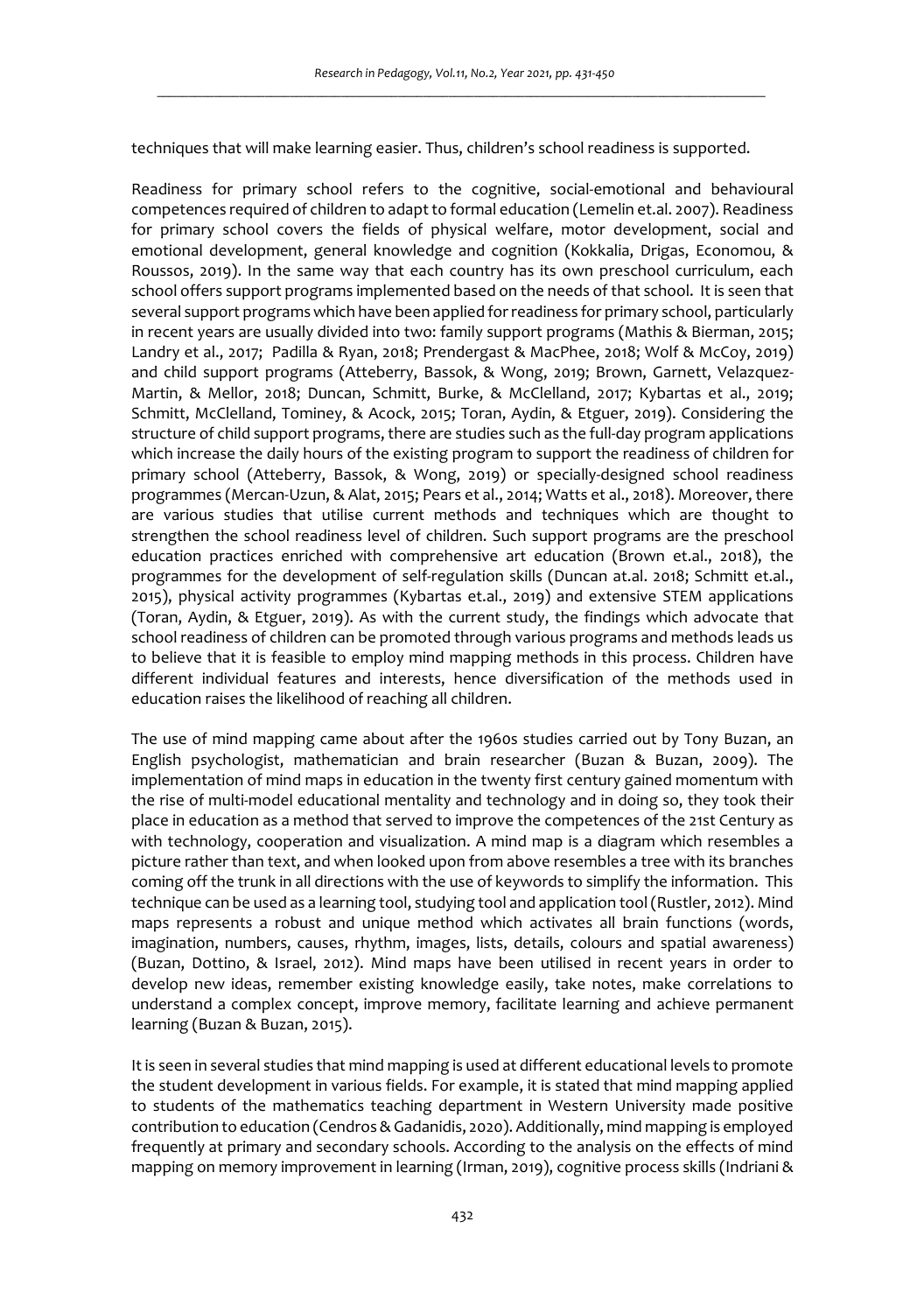Mercuriani, 2019), problem solving skills (Sugiyanto, Masykuri, & Muzzazinah, 2018), various mathematical skills (Mardiyah, Suhito, & Safa`atullah, 2018), creative thinking and science education (Widiana & Jampel, 2016) and internal motivation levels (Amin & Hina, 2018), positive outcomes of mind mapping in education were revealed. Besides, numerous skills such as thinking and reasoning, determining possible causes, analysing, caution, memory, coordination, creativity, imagination, reading, writing, visualization, planning and application, and emotions are used simultaneously in mind mapping (Wen-Cheng, Chung-Chieh, & Ying-Chien, 2010). It is seen that studies which target learning with children through the mind mapping method are generally for reading (Inayah, & Argawati, 2019; Karolina, 2019; Khatimah, & Rachman, 2018;) and writing skills (Dianto & Basuni, 2015; Inayah, & Argawati, 2019; Lastari & Hadi, 2018; Sukma & Ria, 2018) in children of older ages. On the other hand, it was found out that mathematical and science skills of children increased with mind mapping applied during the preschool period. In a meta-analysis study which examined mind mapping studies about learning and teaching, it was stated that visualization tools have been popular in recent years and have had a positive effect on teaching and learning (Liu, Zhao, Ma, & Bo, 2014). In light of this information, it is thought that readiness skills of children in primary school may rise by applying the mind mapping method.

In early childhood, which is defined as the magical years of life, mind mapping may give children skills that could lead them to success during their lives such as multidimensional thinking, problem solving, creativity, conceptualization, analysis, synthesis and cooperation. For this reason, it is vital to teach mind mapping which is an influential alternative technique that will provide children with the skills of alternative thinking, organising their ideas, generating idea networks and reflecting them, all of which will support their readiness for primary school. Thus, a permanent learning opportunity will arise for children. This research aims to analyse the school readiness level of children involved in mind mapping during a school year. Research question; "Does mind mapping have an effect on school readiness levels of 6-year-old children?"

### **2. Method**

This research designed with a quantitative research procedure was conducted within a quasiexperimental design. Quasi-experimental designs are studies where the experimental group is identified randomly from within the group that already exists (Fraenkel, Wallen, & Hyun, 2011). Furthermore, pre-test & post-test trial techniques are utilised in this research. In this method, the experimental and control groups were subjected to pre-tests prior to the study. The application was then carried out with the experimental group only. Later, post-tests were implemented in both groups (Buyukozturk et al., 2012).

# **2.1. Research Sample**

At the beginning of the study, children took part in pre-test applications and thus the similarity in the distribution of children's MSRP scores was determined and a class was chosen as the experimental group while another class was assigned as the control group. The working group for the study consisted of 44 children from a private preschool, of which 21 were part of the experimental group and 23 were part of the control group. Teachers of the preschool attended mind mapping training given by the researchers and expressed a desire to use mind mapping in their classes during the 2018-19 school year. Thereupon, under the guidance of the researchers, a plan was put into place in relation to the study for the teachers to provide the children with mind mapping skills and the relevant preschool was contacted. All families who were presented information regarding the research gave approval for their children to be part of the study group.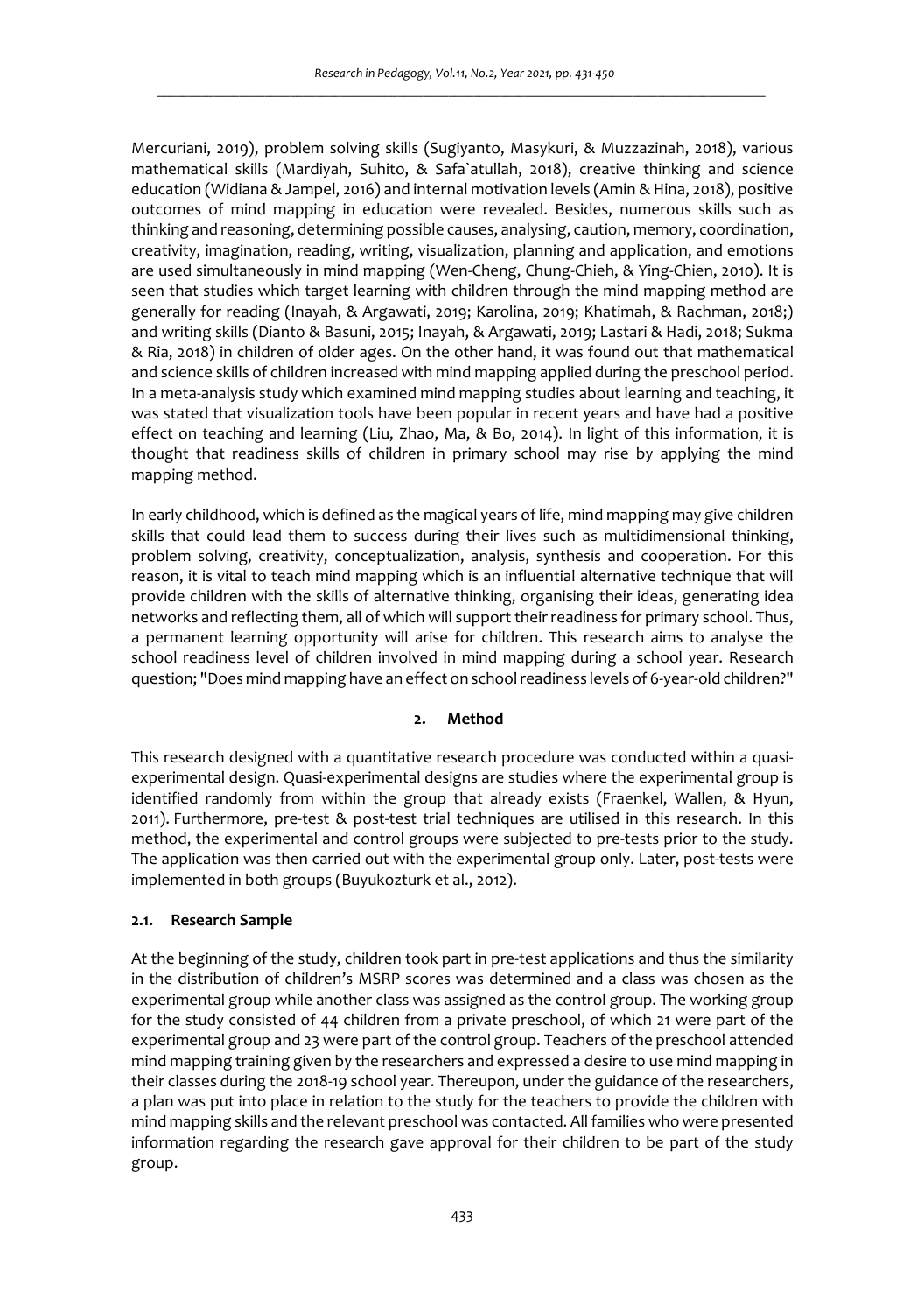All teachers participating in the study had a bachelor's degree, a minimum of 5 years teaching experience and were female. Of those that were in the working group, 9 girls and 12 boys made up the experimental group whereas the control group consisted of 12 girls and 11 boys. The mean age of the experimental group was 65.9 months and of the control group was 64.7 months.

# **2.2. Data Collection Tool**

*Marmara Scale of Readiness for Primary School (MSRP):* MSRPwas developed by Polat-Unutkan (2003) to evaluate the primary school readiness of 60-78 month-old children in Turkey. This measuring tool had two forms: development and practice. In the practice form of the scale, the measurement was made based on performance of the children. The researcher applied the scale to the child via an illustrated test booklet in an environment which fully met test conditions. The form for this application was composed of 74 questions and the following 5 subdimensions: mathematical skills (47), science skills (14), sound studies (8), line studies (3) and mazes (2). The development form comprised of the sub-dimensions of mental-language development (74), social-emotional development (40), physical development (23) and self-care skills (16). It contained a total of 153 items to be filled in teacher of the child. As a result of the analyses made to determine the reliability of the measuring tool, cronbach alpha values of the sub-dimensions in the application were found between r=.80 – r=.96 p<.01. It is understood that all reliability values attained were quite high (Polat-Unutkan, 2003).

## **2.3. Mind Mapping Practices**

Before mind mapping studies were carried out, all teachers at the school were provided with training on mind mapping 4 weeks in the summer period and the application of the method was carried out 31 weeks in 2018 -2019 Education Period. Mind mapping applications started with large group studies in accordance with the themes determined.

*2.3.1. Large Group Mind Mapping Studies:* A total of 8 large group mind mapping studies were performed with the experimental group every 15 days during the autumn term. The themes/concepts that were chosen for this study, which aims to teach mind mapping skills, were chosen on the basis of things that were already present for children in the everyday life and on which they would have a great deal of thoughts. The themes specified collectively by teachers and researchers were "School", "Emotions", "Vehicles", "Nature (extinct and endangered animals, water, recycling, etc.)", "Seasons", "Self-Care", "Play and Activity", "Social Life". Figure 1 shows a large group mind map themed "Vehicles" which was carried out with the children.



*Figure 1. Example of a mind map made with a large group*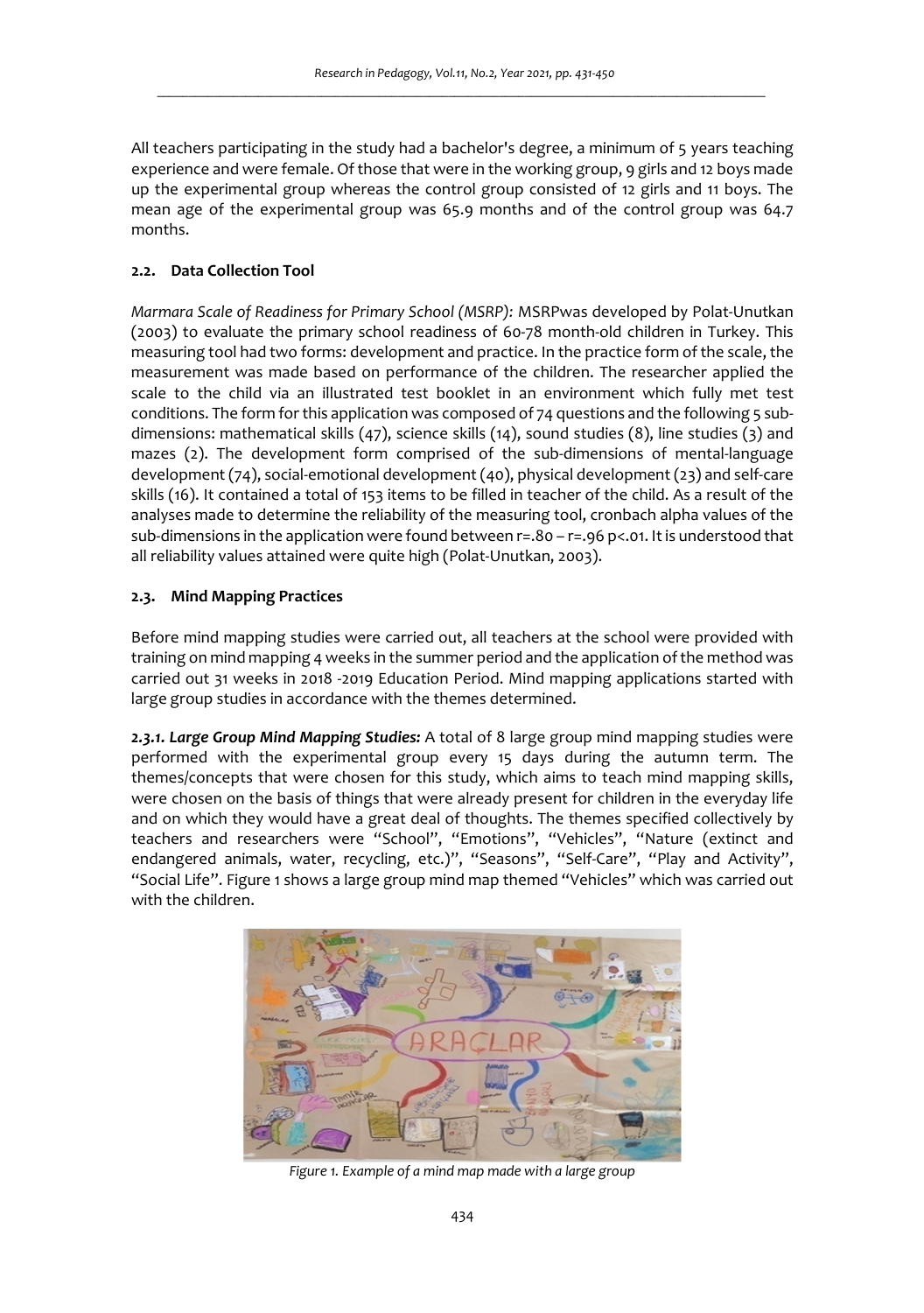In accordance with the themes previously set by the teacher and research advisor, students in the experimental group were started the subject of "School" as part of the daily routine and the second week the mind map were done. In this way, the students were able to gain the knowledge needed to perform mind mapping in accordance with the relevant theme. As such, in order to create effective mind maps, children would be able to understand the logic behind mind maps and be given the opportunity to utilise collaboration and learning from your peers when creating mind maps. At the beginning of these studies, a large work space was created by combining at least 4 sheets of craft paper, on which the teacher would write the theme of the week within a circle in the middle of the sheet, using crayons. Children were encouraged to form the key words by themselves. After the main theme was written in the centre, guide lines were drawn from the circle representing branches of a tree coming out of the trunk, on which children were asked to place their initial ideas about the relevant theme. During the mind mapping sessions performed with the whole class who lied down in a relaxed environment accompanied by music, the children expressed and discussed their ideas on the related theme, shared them with each other and illustrated their decisions on the main branches. The teacher encouraged the children during this process and tried to explain the meaning of their drawings using the children's own wording. Moreover, the teacher provided guidance by helping them associate their pictures with the main branches and main theme.

*2.3.1. Individual Mind Mapping Studies:* In this period, children performed 15 mind mapping activities each of which was carried out once a week. Mind maps were about the following themes/concepts: "Colours", "Numbers", "Shapes", "Opposite Concepts", "Time", "Sounds" (the words which begin with the same sound and end with the same sound, rhyming words), "Punctuation Marks", "Problem solving" (solving a problem in a photo), "Rules", "Cooperation, "Sports", "Our Health", "Sharing", "Measuring" and "Differences". Mind mapping sessions were generally carried out on Fridays, the last work day of the week with the aim of fallowing children to have had the time to develop the knowledge needed for the relevant theme. Children were left completely free during this process and their teacher helped them only in writing their ideas about their pictures. The individual mind maps themed "Time" and "Sharing" are shown as examples in Figure 2.



*Figure 2. Several examples for the individual mind mapping studies*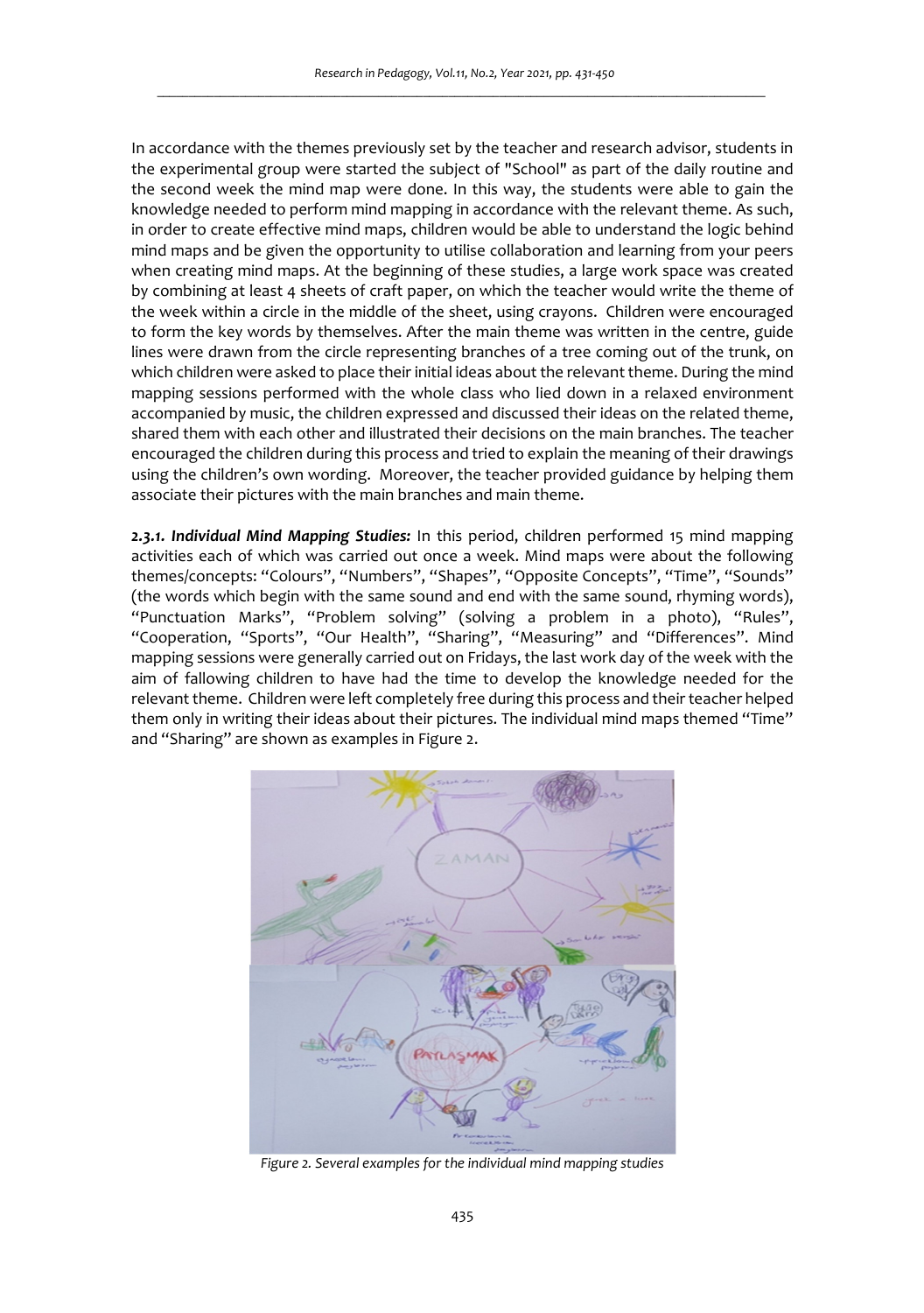Each child individually made mind maps while listening to music at a table or on floor in the class without influencing each other. For each one, a piece of A4 paper was placed horizontally, the weekly theme was written in its centre and encircled. While ensuring the reinforcement of basic emotions, knowledge, skills and behaviours that support children's readiness for primary school, the themes chosen by the teachers and researchers are ones that aim make them think, encourage them to group the information, give them the opportunity to determine their feelings and understand themselves through interesting themes and concepts.

In this way, the children who learned mind mapping during the school year applied mind mapping individually and each child carried out a total of 23 mind mapping activities, 8 as part of a larger group and 15 individual ones. Prior to individual mind mapping, various games and activities were carried out with the children in order to support their physical development, relaxation and concentration before carrying out the mind mapping activities.

It is thought that the learning of children will be promoted positively by means of the mind mapping method which enables their knowledge to be structured and managed, thus their readiness level for primary school will rise. On the other hand, the control group was subjected to the national curriculum and they was deprived only of the mind mapping studies.

## **2.4. Ethical Consideration**

The researchers came together with school heads, teachers and families, informed them about the research process planned and answered any of their questions. A commitment was made to teachers and families that the information to be obtained as part of the research will be used for scientific purpose and the principle of confidentiality of information was highlighted. The research process started after written consent was obtained from teachers and the families who voluntarily permitted the participation of their children in the study. The control group was included in the mind mapping applications following the post-test procedures for equal opportunity.

# **2.5. Data Analysis**

The number of participants in experimental and control groups were lower than 30, so the Shapiro-Wilk test which is suggested for analysing the normality of data distribution was applied (McKillup, 2012). As a result of the Shapiro-Wilk tests carried out to determine whether or not the scores of the experimental and control groups obtained from the MSRP Practice Form and Development Form showed normal distribution during pre-tests and post-tests, it was revealed that in the pre-tests scores of the sub-dimensions other than sound, total practice and social-emotional development scores, and their total scores in the experimental group, do not show normal distribution (p<.05). It was found that in the post-tests the MSRP subdimensions and their total scores in both the experimental and control groups did not show normal distribution (p<.05). The MSRP Practice Form scores of experimental and control groups did not have normal distribution in the post-tests and the number of children in the experimental and control groups was lower than 30, therefore the Mann Whitney U and Wilcoxon tests characterized as non-parametric difference tests were utilised for data analysis. The Mann Whitney U test was used for the analysis of the pre-test scores of the experimental and control groups between themselves. Wilcoxon test was applied for comparative analysis of the pre-test and post-test scores.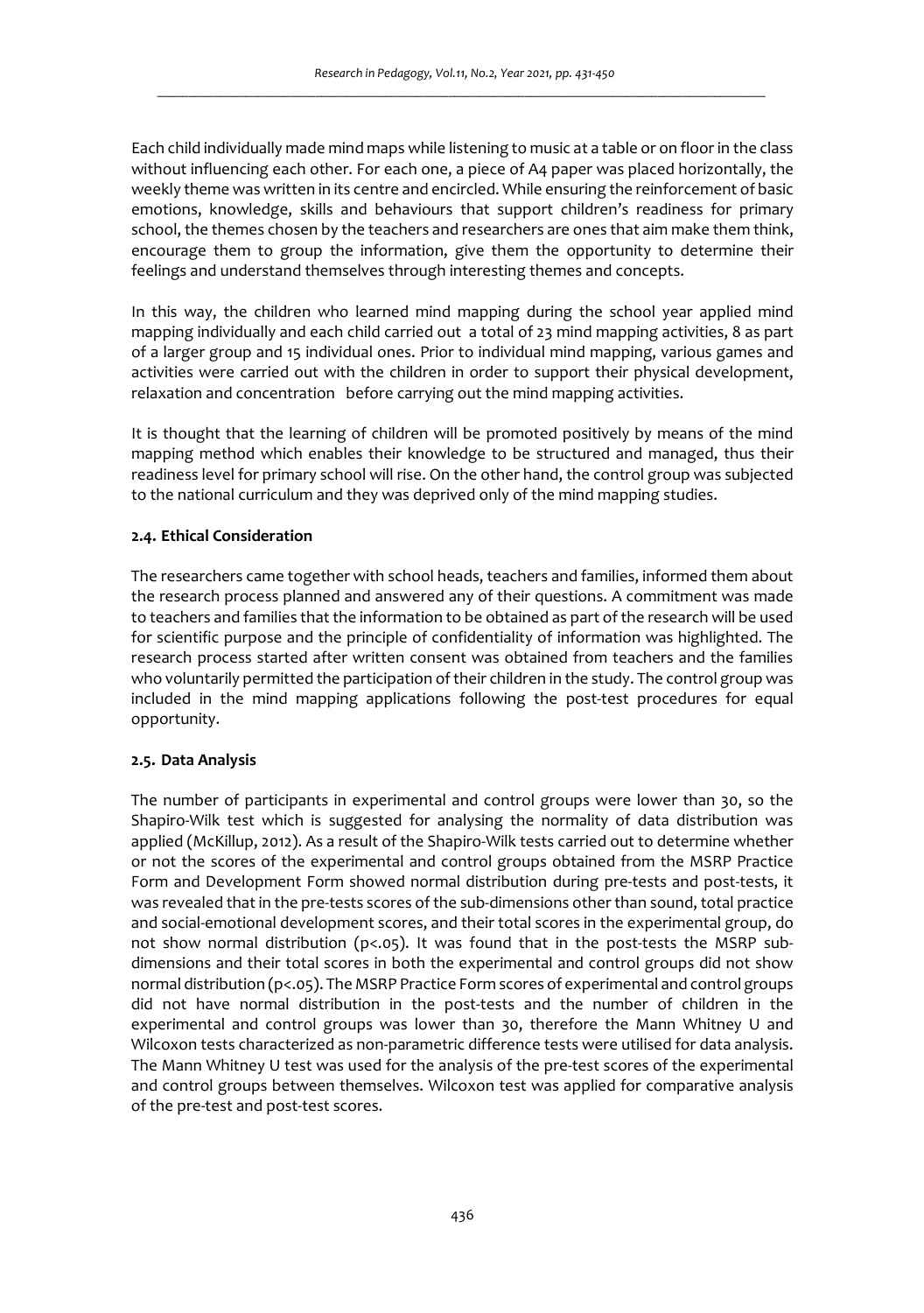# **3. Results**

| Sub-scale            | Group                 | N  | Mean<br>Rank | Sum of<br>Ranks | U       | z        | p   |
|----------------------|-----------------------|----|--------------|-----------------|---------|----------|-----|
| math score           | Experimental<br>group | 21 | 23.40        | 491.50          | 222.500 | $-448$   | 654 |
|                      | Control group         | 23 | 21.67        | 498.50          |         |          |     |
|                      | Total                 | 44 |              |                 |         |          |     |
| science score        | Experimental<br>group | 21 | 19.90        | 418.00          | 187.000 | $-1.296$ | 195 |
|                      | Control group         | 23 | 24.87        | 572.00          |         |          |     |
|                      | Total                 | 44 |              |                 |         |          |     |
| letter sound score   | Experimental<br>group | 21 | 22.93        | 481.50          | 232.500 | $-.216$  | 829 |
|                      | Control group         | 23 | 22.11        | 508.50          |         |          |     |
|                      | Total                 | 44 |              |                 |         |          |     |
| line score           | Experimental<br>group | 21 | 25.52        | 536.00          | 178.000 | $-1.769$ | 077 |
|                      | Control group         | 23 | 19.74        | 454.00          |         |          |     |
|                      | Total                 | 44 |              |                 |         |          |     |
| maze score           | Experimental<br>group | 21 | 20.76        | 436.00          | 205.000 | $-979$   | 327 |
|                      | Control group         | 23 | 24.09        | 554.00          |         |          |     |
|                      | Total                 | 44 |              |                 |         |          |     |
| practice total score | Experimental<br>group | 21 | 23.12        | 485.50          | 228.500 | $-306$   | 760 |
|                      | Control group         | 23 | 21.93        | 504.50          |         |          |     |
|                      | Total                 | 44 |              |                 |         |          |     |

| Table 1. Pre-test results of the practice scores in experimental and control groups |  |
|-------------------------------------------------------------------------------------|--|
|-------------------------------------------------------------------------------------|--|

In Table 1, it was detected that there is not any significant difference between mathematical (U=222,500, p>.05), science (U=187,000, p>.05), sound (U=232,500, p>.05), line (U=178,000, p>.05), maze (U=205,000, p>.05) and total practice scores (U=228,500, p>.05) in the experimental and control groups.

*Table 2. Pre-test results of the development scores in experimental and control groups* 

| Sub-scale       |                          |    | Mean  | Sum of  | U       |          |     |
|-----------------|--------------------------|----|-------|---------|---------|----------|-----|
|                 | group                    | N  | Rank  | Ranks   |         | z        | p   |
| mental lan pre  | Experimentpre-<br>tests  | 21 | 28.82 | 980.00  | 385.000 | $-1.288$ | 198 |
|                 | Control pre-tests        | 23 | 34.75 | 973.00  |         |          |     |
|                 | Total                    | 44 |       |         |         |          |     |
| social emot pre | Experiment pre-<br>tests | 21 | 31.94 | 1086.00 | 461.000 | $-.212$  | 832 |
|                 | Control pre-tests        | 23 | 30.96 | 867.00  |         |          |     |
|                 | Total                    | 44 |       |         |         |          |     |
| physical pre    | Experiment pre-<br>tests | 21 | 28.59 | 972.00  | 377.000 | $-1.411$ | 158 |
|                 | Control pre-tests        | 23 | 35.04 | 981.00  |         |          |     |
|                 | Total                    | 44 |       |         |         |          |     |
| selfcare_pre    | Experiment pre-<br>tests | 21 | 30.82 | 1048.00 | 453.000 | $-328$   | 743 |
|                 | Control pre-tests        | 23 | 32.32 | 905.00  |         |          |     |
|                 | Total                    | 44 |       |         |         |          |     |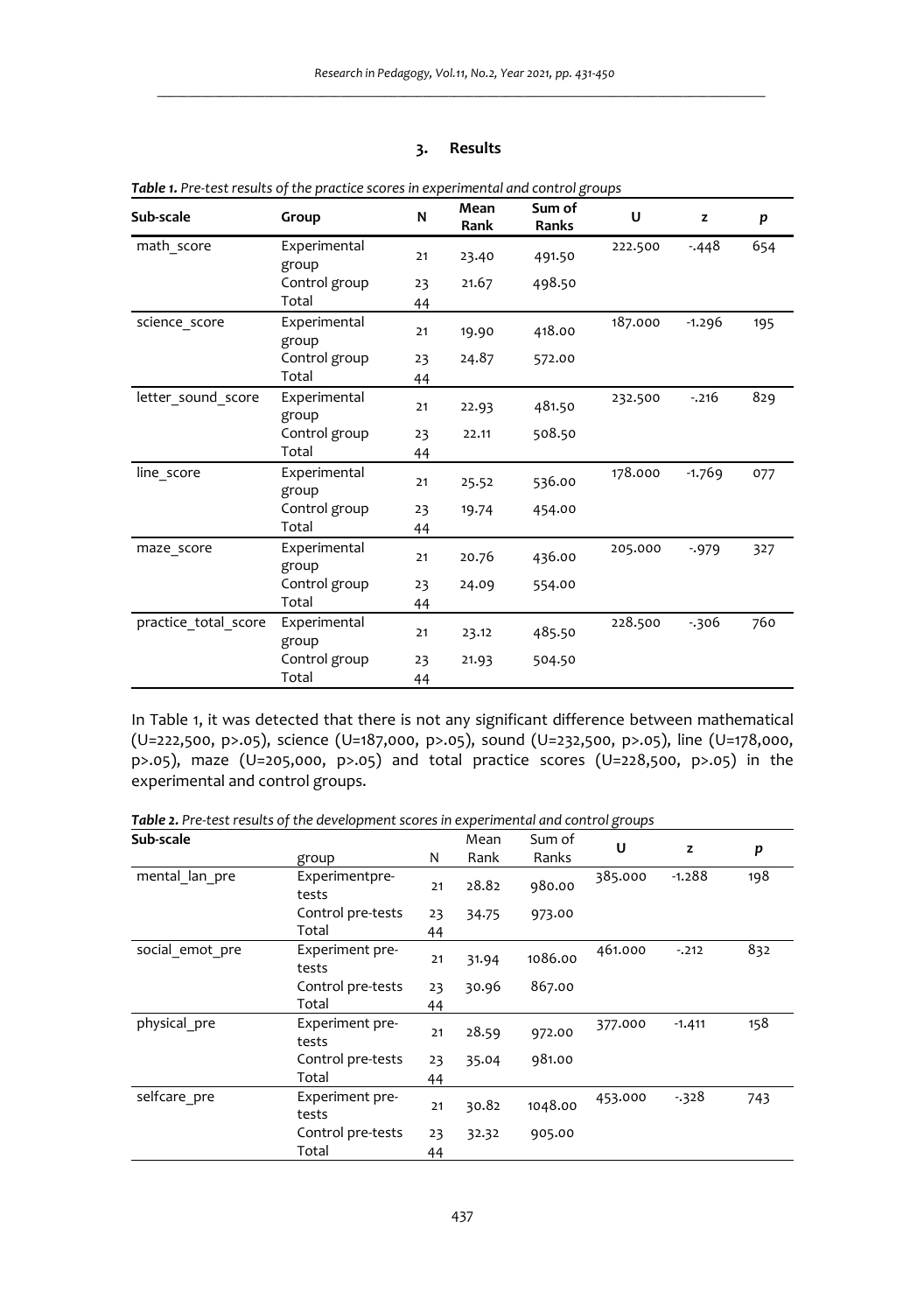| development total pre Experiment pre- | tests                                 | 21 | 28.44 | 967.00 | 372.000 | $-1.471$ | 141 |
|---------------------------------------|---------------------------------------|----|-------|--------|---------|----------|-----|
|                                       | Control pre-tests $23$ 35.21<br>Total | 44 |       | 986.00 |         |          |     |

In Table 2, it was found out that there is not any significant difference between mental-language (U=385,000, p>.05), social-emotional (U=461,000, p>.05), physical (U=377,000, p>.05), self-care skills (U=453,000, p>.05) and total development scores (U=372,000, p>.05) in experimental and control groups.

| Sub-scale                                |                       | N            |       | <b>Mean Rank Sum of Ranks</b> | z        | p           |
|------------------------------------------|-----------------------|--------------|-------|-------------------------------|----------|-------------|
| math score post -                        | <b>Negative Ranks</b> | $\circ$      | 00    | 00                            | $-3.827$ | $.000^{**}$ |
| math score pre                           | <b>Positive Ranks</b> | 19           | 10.00 | 190.00                        |          |             |
|                                          | Ties                  | 2            |       |                               |          |             |
|                                          | Total                 | 21           |       |                               |          |             |
| science score post-                      | Negative Ranks        | 0            | 00    | 00                            | $-3.745$ | $.000**$    |
| science score pre                        | <b>Positive Ranks</b> | 18           | 9.50  | 171.00                        |          |             |
|                                          | Ties                  | 3            |       |                               |          |             |
|                                          | Total                 | 21           |       |                               |          |             |
| letter_sound_score_post Negative Ranks   |                       | 0            | 00    | 00                            | $-4.038$ | $.000**$    |
| - letter_sound_score_pre Positive Ranks  |                       | 21           | 11.00 | 231.00                        |          |             |
|                                          | Ties                  | $\circ$      |       |                               |          |             |
|                                          | Total                 | 21           |       |                               |          |             |
| line score post -                        | Negative Ranks        | 0            | 00    | 00                            | $-4.008$ | $.000**$    |
| line score pre                           | <b>Positive Ranks</b> | 20           | 10.50 | 210.00                        |          |             |
|                                          | Ties                  | 1            |       |                               |          |             |
|                                          | Total                 | 21           |       |                               |          |             |
| maze score post-                         | Negative Ranks        | $\mathbf{1}$ | 8.00  | 8.00                          | $-3.722$ | $.000**$    |
| maze score pre                           | <b>Positive Ranks</b> | 18           | 10.11 | 182.00                        |          |             |
|                                          | Ties                  | 2            |       |                               |          |             |
|                                          | Total                 | 21           |       |                               |          |             |
| practice total score postNegative Ranks  |                       | 0            | 00    | 00                            | $-4.016$ | $.000^{**}$ |
| - practice total score prePositive Ranks |                       | 21           | 11.00 | 231.00                        |          |             |
|                                          | Ties                  | o            |       |                               |          |             |
|                                          | Total                 | 21           |       |                               |          |             |

*Table 3. Pre-test and post test results of the practice scores in experimental group* 

*Med: Medians were reported:* 

In Table 3, the mathematical pre-test scores of the experimental group (Med=37) are significantly lower than its mathematical post-test scores (Med=47) (z=-3.827, p<.05, *r*=.59). the science pre-test scores (Med=11) are significantly lower than the science post test scores (Med=14) (z=-3.745, p<.05, *r*=.57). Similarly, the sound pre-test scores (Med=3) are significantly lower than the sound post-test scores (Med=8) (z=*-4.038,* p<.05, *r*=.62). The line pre-test scores (Med=1) are significantly lower than the line post-test scores (Med=2) (z=*-4.008,* p<.05, *r*=.61). The maze pre-test scores (Med=0) are significantly lower than the maze post-test scores (Med=2) (z=-3.722, p<.05, *r*=.57). As with the above findings, the practice pre-test scores of the experimental group (Med=52) are significantly lower than its practice post test scores (Med=71) (z=-4.016, p<.05, *r*=.62).

R values indicate the effect of the practice with regard to the MSRP Practice Form subdimensions and total practice score. The R values obtained here are equal to .50 or higher than .50 in all sub-dimension scores and total practice scores. This effect represents a high impact (Cohen, 1988; Field & Hole, 2003; Thalheimer & Cook, 2002). In other words, the application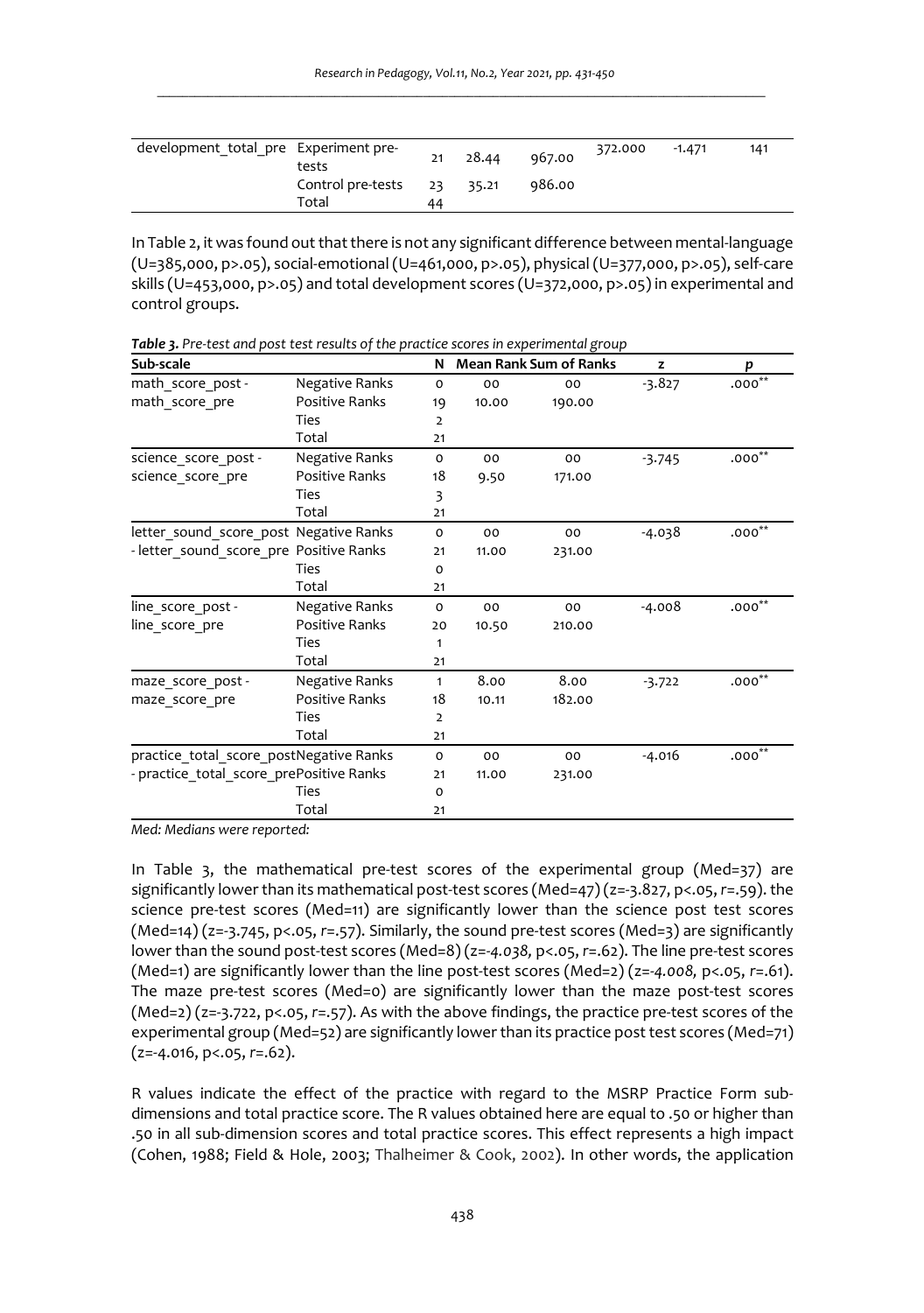presented to the experimental group significantly affected their mathematical, science, sound, line, maze and total practice scores of the children.

|                         |                       |                | Mean  | Sum of | z        | p           |
|-------------------------|-----------------------|----------------|-------|--------|----------|-------------|
|                         |                       | N              | Rank  | Ranks  |          |             |
| mental lan post -       | Negative Ranks        | 1              | 3.00  | 3.00   | $-3.911$ | $.000^{**}$ |
| mental lan pre          | Positive Ranks        | 20             | 11.40 | 228.00 |          |             |
|                         | Ties                  | 0              |       |        |          |             |
|                         | Total                 | 21             |       |        |          |             |
| social emo post -       | Negative Ranks        | $\overline{2}$ | 3.50  | 7.00   | $-3.774$ | $.000^{**}$ |
| social emo pre          | Positive Ranks        | 19             | 11.79 | 224.00 |          |             |
|                         | Ties                  | O              |       |        |          |             |
|                         | Total                 | 21             |       |        |          |             |
| physical post -         | Negative Ranks        | $\mathbf{1}$   | 3.50  | 3.50   | $-3.899$ | $.000^{**}$ |
| physical pre            | <b>Positive Ranks</b> | 20             | 11.38 | 227.50 |          |             |
|                         | Ties                  | O              |       |        |          |             |
|                         | Total                 | 21             |       |        |          |             |
| self-care post - self-  | Negative Ranks        | 1              | 2.00  | 2.00   | $-3.950$ | $.000^{**}$ |
| care pre                | <b>Positive Ranks</b> | 20             | 11.45 | 229.00 |          |             |
|                         | <b>Ties</b>           | $\Omega$       |       |        |          |             |
|                         | Total                 | 21             |       |        |          |             |
| development total post  | Negative Ranks        | $\Omega$       | 00    | 00     | $-4.015$ | $.000**$    |
| - development total pre | <b>Positive Ranks</b> | 21             | 11.00 | 231.00 |          |             |
|                         | Ties                  | o              |       |        |          |             |
|                         | Total                 | 21             |       |        |          |             |

*Table 4. Pre-test and post test results of the development scores in experimental group* 

*Med: Medians were reported:* 

In Table 4, the mental-language pre-test scores of the experimental group (Med=175) are significantly lower than its mental-language post-test scores (Med=198) (z=-3.911, p<.05, *r*=.60). The social-emotional pre-test scores (Med=80) are significantly lower than the social-emotional post-test scores (Med=104) (z=-3.774, p<.05, *r*=.58). Similarly, the physical development pre-test scores (Med=61) are significantly lower than the physical development post-test scores (Med=66) (*z=*-3.899, p<.05, *r*=.60). The self-care skills pre-test scores (Med=36) are significantly lower than the self-care skills post-test scores (Med=45) (z=-3.950, p<.05, *r*=.60). As with the above findings, the development pre-test scores of the experimental group (Med=353) are significantly lower than its development post-test scores (Med=411) (z=-4.015, p<.05, *r*=.62).

The R values show the effect of the practice with regard to MSRP Development Form subdimensions and total practice score. The R values obtained here are equal to .50 or higher than .50 in all sub-dimension scores and total practice score. This affect represents a high impact (Cohen, 1988; Field & Hole, 2003; Thalheimer & Cook, 2002). Namely, the application presented to the experimental group significantly affected the development of the children.

|                      |                | N  |       | <b>Mean Rank Sum of Ranks</b> | z        |           |
|----------------------|----------------|----|-------|-------------------------------|----------|-----------|
| math score post -    | Negative Ranks |    | 4.50  | 13.50                         | $-3.673$ | $.000**$  |
| math score pre       | Positive Ranks | 19 | 12.61 | 239.50                        |          |           |
|                      | Ties           |    |       |                               |          |           |
|                      | Total          | 23 |       |                               |          |           |
| science score post - | Negative Ranks | o  | 00    | 00                            | $-3.569$ | $.000***$ |
| science score pre    | Positive Ranks | 16 | 8.50  | 136.00                        |          |           |
|                      | Ties           |    |       |                               |          |           |
|                      | Total          | 23 |       |                               |          |           |

*Table 5. Pre-test and post-test results of the practice scores in control group*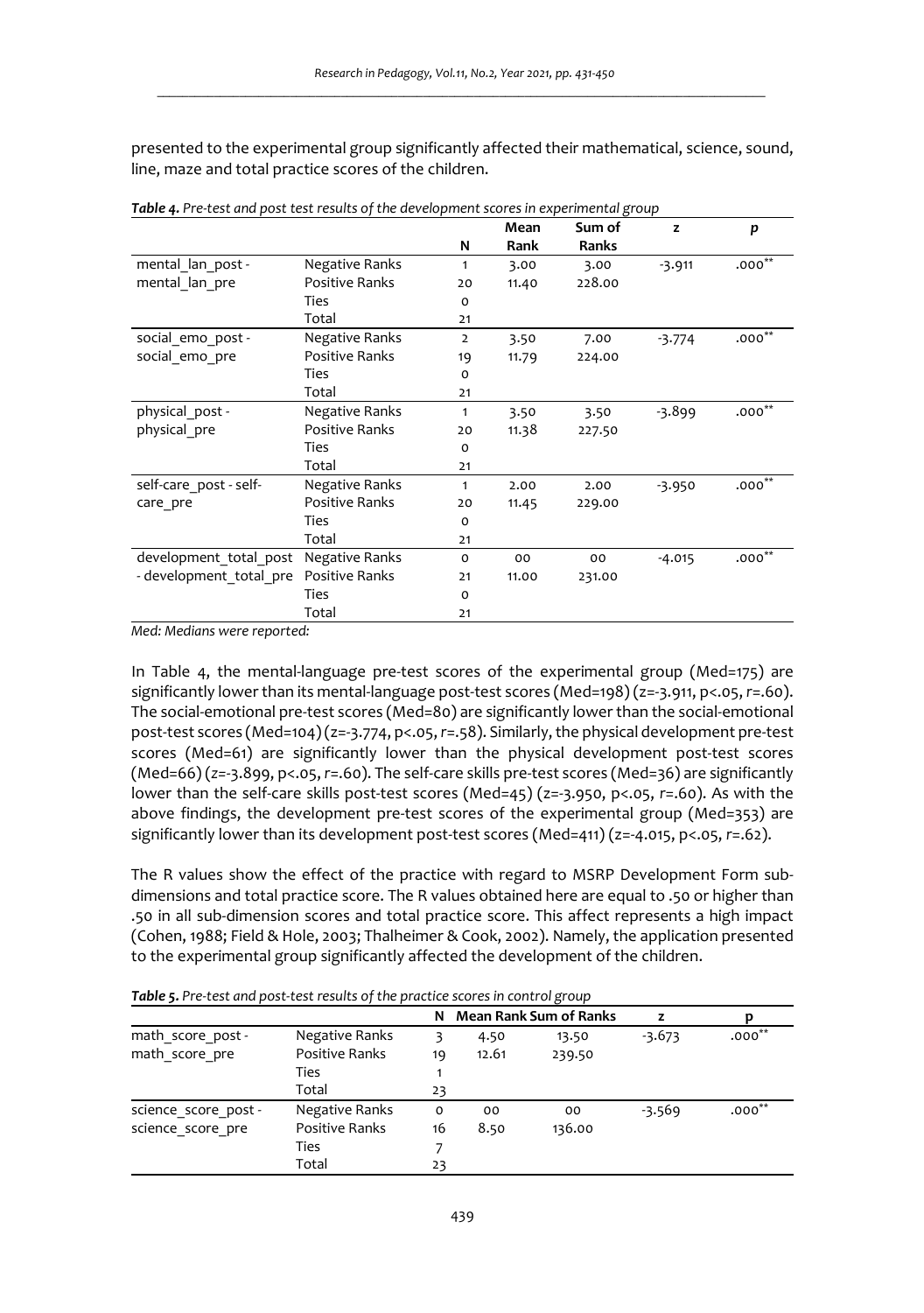| letter sound score post Negative Ranks   |                       | 3              | 3.33  | 10.00  | $-3.055$ | $.002***$ |
|------------------------------------------|-----------------------|----------------|-------|--------|----------|-----------|
| - letter sound score pre Positive Ranks  |                       | 13             | 9.69  | 126.00 |          |           |
|                                          | Ties                  |                |       |        |          |           |
|                                          | Total                 | 23             |       |        |          |           |
| line score post -                        | Negative Ranks        | 6              | 3.50  | 21.00  | $-2.449$ | $.014*$   |
| line score pre                           | <b>Positive Ranks</b> | $\Omega$       | 00    | 00     |          |           |
|                                          | Ties                  | 17             |       |        |          |           |
|                                          | Total                 | 23             |       |        |          |           |
| maze score post -                        | Negative Ranks        | 3              | 3.00  | 9.00   | $-1.937$ | 053       |
| maze score pre                           | <b>Positive Ranks</b> | 7              | 6.57  | 46.00  |          |           |
|                                          | Ties                  | 13             |       |        |          |           |
|                                          | Total                 | 23             |       |        |          |           |
| practice total score postNegative Ranks  |                       | $\overline{2}$ | 2.50  | 5.00   | $-3.949$ | $.000***$ |
| - practice total score prePositive Ranks |                       | 20             | 12.40 | 248.00 |          |           |
|                                          | Ties                  | 1              |       |        |          |           |
|                                          | Total                 | 23             |       |        |          |           |

*Med: Medians were reported:* 

In Table 5, the mathematical pre-test scores of the control group (Med=35) are significantly lower than the mathematical post-test scores (Med=46) (z=-3,673 p<.05, *r*=.54) The science pretest scores (Med=12) are significantly lower than the science post-test scores (Med=14) (z=- 3.569, p<.05, *r*=.52). Similarly, sound pre-test scores (Med=3) are significantly lower than sound post test scores (Med=4) (z=-3,055, p<.05, *r*=.45). As with these findings, the total practice pretest scores of the control group (Med=51) are significantly lower than its practice post-test scores (Med=64) (z=-3.949, p<.05, *r*=.58). In contrast, line pre-test scores of the control group (Med=.00) are significantly higher than its line post test scores (Med=.00)  $(z=2.449 \text{ p} < 0.05,$ *r*=.36) Any significant difference between maze pre-test scores (Med=1) and post test scores (Med=1) was not found (*z=*-1.937, p> .05, *r*=.28). Contrary to these findings, line skills of the children in control group differed in favour of the pre-test whereas their maze skills did not differ.

The R values show the effect of the national curriculum applied to the children in the control group with regards to the mathematical, science and sound sub-dimensions of the MSRP Practice Form and total practice score. The effect quantities found are over .40 and .50 This affect represents a high impact (Cohen, 1988; Field & Hole, 2003; Thalheimer & Cook, 2002). In other words, the national curriculum offered to the control group influenced their mathematical, science, sound and total practice scores considerably.

|                                     |                   |                | Mean  | Sum of |          |           |
|-------------------------------------|-------------------|----------------|-------|--------|----------|-----------|
|                                     |                   | N              | Rank  | Ranks  | z        | p         |
| mental lan post -<br>mental lan pre | Negative<br>Ranks | $\overline{4}$ | 10.00 | 40.00  | $-2.625$ | $.009***$ |
|                                     | Positive<br>Ranks | 17             | 11.24 | 191.00 |          |           |
|                                     | <b>Ties</b>       | 2              |       |        |          |           |
|                                     | Total             | 23             |       |        |          |           |
| social emo post -<br>social emo pre | Negative<br>Ranks | 7              | 5.29  | 37.00  | $-3.074$ | $.002***$ |
|                                     | Positive<br>Ranks | 16             | 14.94 | 239.00 |          |           |
|                                     | <b>Ties</b>       | $\circ$        |       |        |          |           |
|                                     | Total             | 23             |       |        |          |           |

| Table 6. Pre-test and post-test results of the development scores in the control group |  |  |
|----------------------------------------------------------------------------------------|--|--|
|                                                                                        |  |  |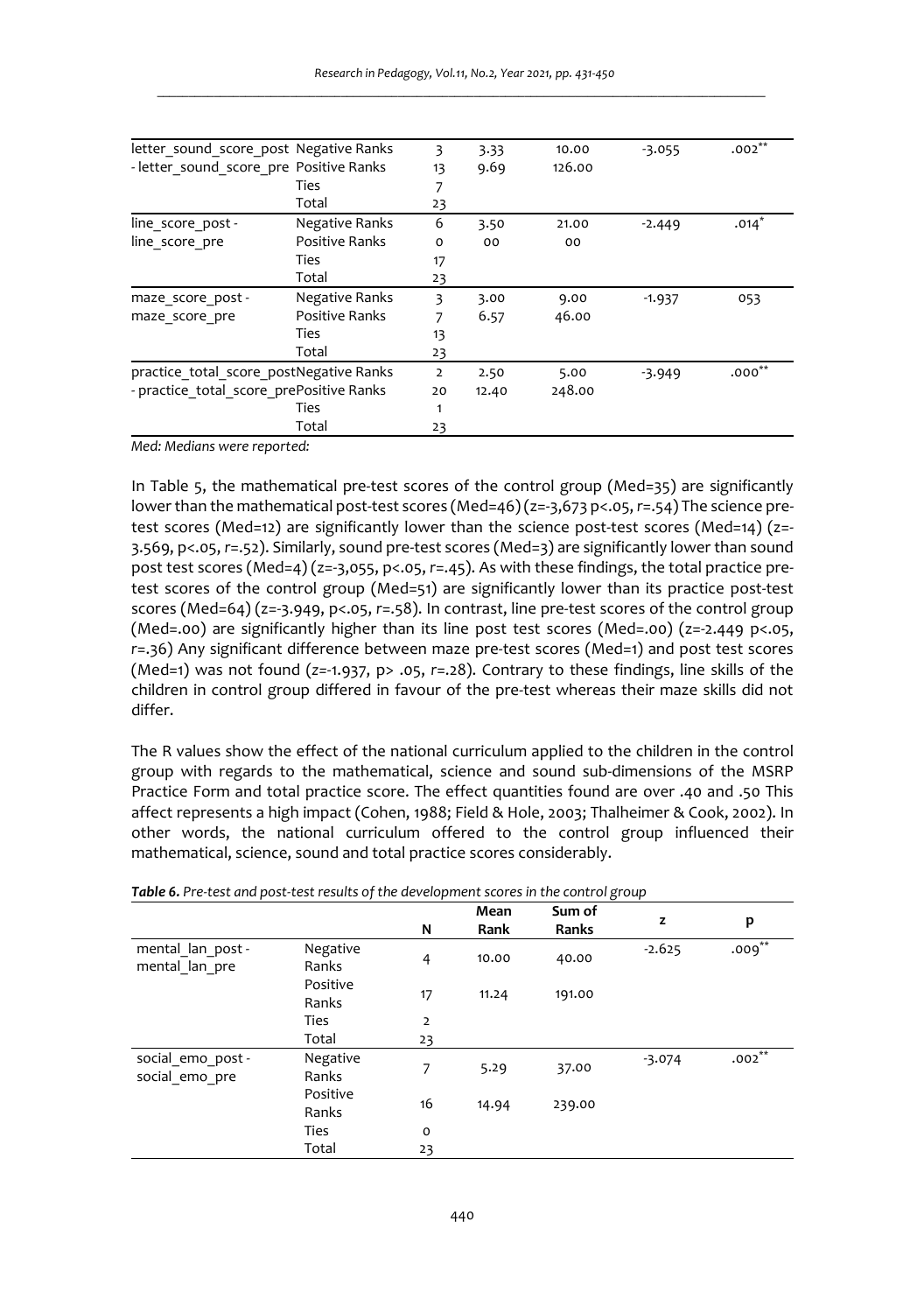| physical post -<br>physical pre                   | Negative<br>Ranks | $\circ$        | 00    | 00     | $-3.637$ | $.000^{**}$ |
|---------------------------------------------------|-------------------|----------------|-------|--------|----------|-------------|
|                                                   | Positive<br>Ranks | 17             | 9.00  | 153.00 |          |             |
|                                                   | <b>Ties</b>       | 6              |       |        |          |             |
|                                                   | Total             | 23             |       |        |          |             |
| self-care post - self-<br>care pre                | Negative<br>Ranks | 11             | 9.59  | 105.50 | $-0.019$ | 985         |
|                                                   | Positive<br>Ranks | 9              | 11.61 | 104.50 |          |             |
|                                                   | Ties              | $\overline{3}$ |       |        |          |             |
|                                                   | Total             | 23             |       |        |          |             |
| development_total_post<br>- development total pre | Negative<br>Ranks | 5              | 7.00  | 35.00  | $-3.133$ | $.002***$   |
|                                                   | Positive<br>Ranks | 18             | 13.39 | 241.00 |          |             |
|                                                   | <b>Ties</b>       | $\circ$        |       |        |          |             |
|                                                   | Total             | 23             |       |        |          |             |

*Med: Medians were reported:* 

In Table 6, the mental-language development pre-test scores of the control group (Med=184) are significantly lower than its mental-language post test scores (Med=198) (z=-2.625, p<.05, *r*=.38). The social-emotional development pre-test scores (Med=93) are significantly lower than social-emotional development post test scores (Med=98) (z=-3,074, p<.05, *r*=.45). Similarly, the physical development pre-test scores (Med=60) are significantly lower than the physical development post-test scores (Med=6) (*z=*-3.637, p<.05, *r*=.53). As with these findings, the total development pre-test scores of the control group (Med=393) are significantly lower than its total development post-test scores (Med=400) (z=-3.133, p<.05, *r*=.46). On the contrary, there was no significant difference between the self-care skills scores of the control group (Med=37) and its post test scores (Med=37) (*z=*-.019, p>.05).

The R values show the effect of the MNE (the Ministry of National Education) curriculum applied to the children in the control group with regard to mathematical, science and sound subdimensions of MSRP Practice Form and total practice score. The effect quantities found are over .38 and .50 This affect represents a high impact (Cohen, 1988; Field & Hole, 2003; Thalheimer & Cook, 2002). In other words, the national curriculum offered to control group affected the development of children.

|                    | Group                 | N  |       | <b>Mean Rank Sum of Ranks</b> | U       | z        | p         |
|--------------------|-----------------------|----|-------|-------------------------------|---------|----------|-----------|
| math score         | Experimental<br>group | 21 | 27.62 | 580.00                        | 134.000 | $-2.613$ | $.009***$ |
|                    | Control group         | 23 | 17.83 | 410.00                        |         |          |           |
|                    | Total                 | 44 |       |                               |         |          |           |
| science score      | Experimental<br>group | 21 | 25.71 | 540.00                        | 174.000 | $-2.030$ | $.042*$   |
|                    | Control group         | 23 | 19.57 | 450.00                        |         |          |           |
|                    | Total                 | 44 |       |                               |         |          |           |
| letter sound score | Experimental<br>group | 21 | 33.36 | 700.50                        | 13.500  | $-5.509$ | $.000**$  |
|                    | Control group         | 23 | 12.59 | 289.50                        |         |          |           |
|                    | Total                 | 44 |       |                               |         |          |           |
| line score         | Experimental<br>group | 21 | 34.00 | 714.00                        | 000     | $-6.309$ | $.000**$  |

*Table 7. Post-test results of the practice scores in the Experimental and Control groups*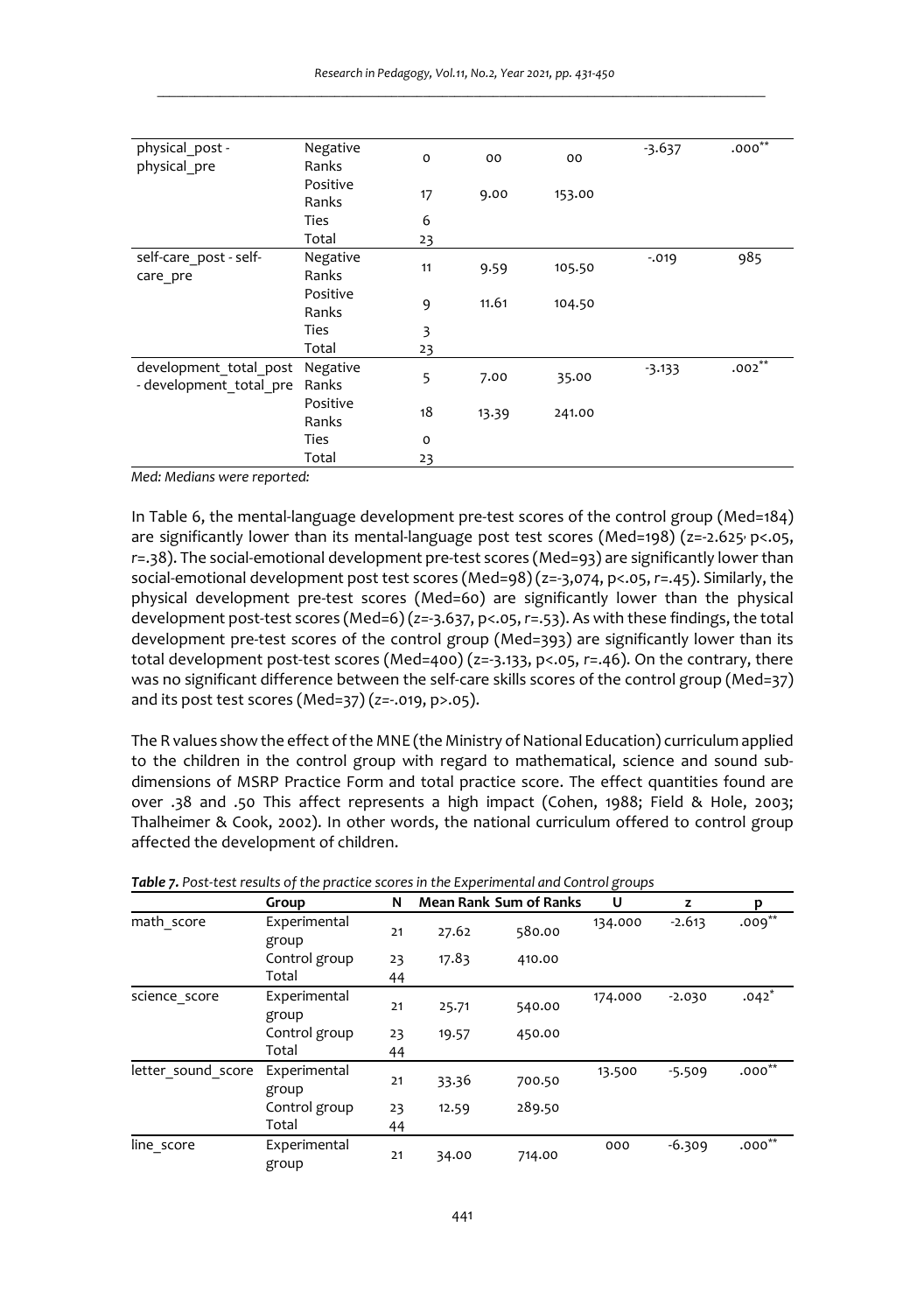|                                            | Control group<br>Total | 23<br>44 | 12.00 | 276.00 |         |          |          |
|--------------------------------------------|------------------------|----------|-------|--------|---------|----------|----------|
| maze score                                 | Experimental<br>group  | 21       | 26.50 | 556.50 | 157.500 | $-2.100$ | $.036*$  |
|                                            | Control group          | 23       | 18.85 | 433.50 |         |          |          |
|                                            | Total                  | 44       |       |        |         |          |          |
| practice total score Experimental<br>group |                        | 21       | 31.69 | 665.50 | 48.500  | $-4.562$ | $.000**$ |
|                                            | Control group          | 23       | 14.11 | 324.50 |         |          |          |
|                                            | Total                  | 44       |       |        |         |          |          |

In Table 7, it was revealed that the mathematical scores showed significant differences based on the variable of being in the experimental and control groups (U=134.000, p<.05, r=.39). The mean ranks of the experimental group and the control group corresponded to 27.62 months and 17.83, respectively. With respect to the mean ranks, the significant difference is in favour of experimental group. A significant difference between science scores of the experimental and control groups (U=174.000, p<.05, r=.30) was determined. The mean ranks of the experimental group and control group corresponded to 25.71 months and 19.57, respectively. With respect to the mean ranks, the significant difference is in favour of the experimental group. Moreover, it was found that the sound scores of the experimental and control groups indicated significant differences (U=13.500, p<.05, r=.83). The mean ranks of the experimental group and control group corresponded to 33.36 months and 12.59, respectively. With respect to the mean ranks, the significant difference is in favour of the experimental group. It was revealed that the line scores of the experimental and control groups differ significantly (U=.000, p<.05, r=.95). Mean ranks of the experimental group and control group corresponded to 34.00 months and 12.00, respectively. With respect to the mean ranks, the significant difference is in favour of the experimental group. Similarly, a significant difference in maze scores of the experimental and control groups was found (U=157.500, p<.05, r=.31). The mean ranks of the experimental group and control group corresponded to 26.50 months and 18.85, respectively. With respect to the mean ranks, the significant difference is in favour of the experimental group. Furthermore, it was detected that the total practice scores differed significantly (U=48,500, p<.05, r=.68). The mean ranks of the experimental group and control group corresponded to 31.69 months and 14.11, respectively. With respect to the mean ranks, the significant difference is in favour of the experimental group.

When effect quantities are analysed, it is seen that the highest impact wason line, sound and total practice scores whereas the effect on maze scores was moderate (Cohen, 1988: 22-27; Field and Hole, 2003: 153; Thalheimer and Cook, 2002). In other words, the mind mapping technique applied to the children in the experimental group influenced school readiness skills of children considerably.

|                 | Group                 | N  | Mean<br>Rank | Sum of<br>Ranks | U       | z        | p       |
|-----------------|-----------------------|----|--------------|-----------------|---------|----------|---------|
| mental lan post | experimental<br>group | 21 | 33.25        | 931.00          | 259.000 | $-2.182$ | $.029*$ |
|                 | control group         | 23 | 23.75        | 665.00          |         |          |         |
|                 | Total                 | 44 |              |                 |         |          |         |
| social emo post | experimental<br>group | 21 | 33.80        | 946.50          | 243.500 | $-2.438$ | $.015*$ |
|                 | control group         | 23 | 23.20        | 649.50          |         |          |         |
|                 | Total                 | 44 |              |                 |         |          |         |

*Table 8. Post-test results of the development scores in Experimental and Control groups*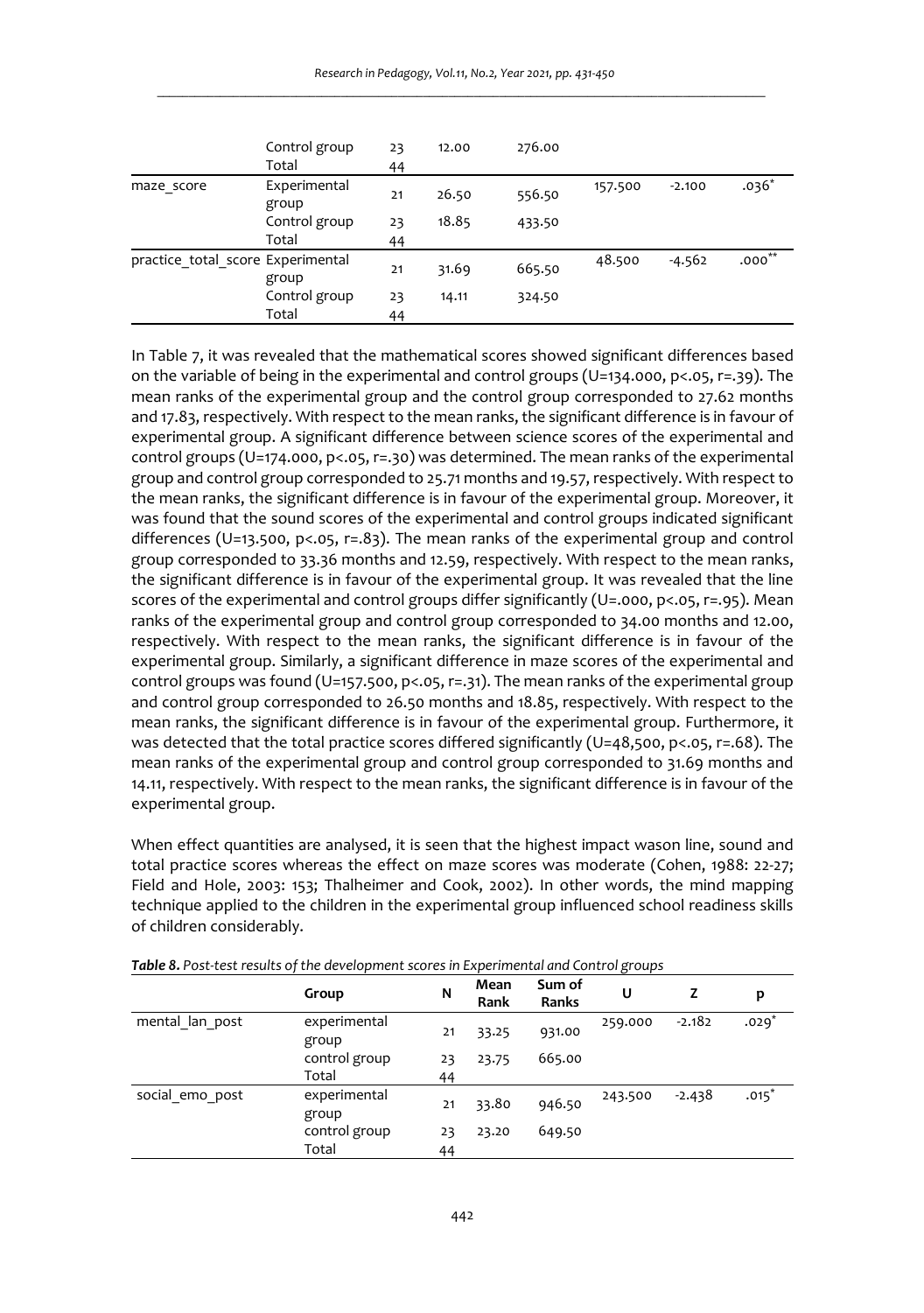| physical post          | experimental<br>group | 21 | 35.27 | 987.50  | 202.500 | $-3.166$ | $.002***$ |
|------------------------|-----------------------|----|-------|---------|---------|----------|-----------|
|                        | control group         | 23 | 21.73 | 608.50  |         |          |           |
|                        | Total                 | 44 |       |         |         |          |           |
| self-care post         | experimental<br>group | 21 | 37.45 | 1048.50 | 141.500 | $-4.128$ | $.000**$  |
|                        | control group         | 23 | 19.55 | 547.50  |         |          |           |
|                        | Total                 | 44 |       |         |         |          |           |
| development total post | experimental<br>group | 21 | 34.25 | 959.00  | 231.000 | $-2.639$ | $.008***$ |
|                        | control group         | 23 | 22.75 | 637.00  |         |          |           |
|                        | Total                 | 44 |       |         |         |          |           |

In Table 8, it was revealed that the mental-language development scores showed significant differences based on the variable of being in the experimental and control group (U=259.000, p<.05, r=.32). The mean ranks of the experimental group and control group corresponded to 33.25 months and 23.75, respectively. With respect to the mean ranks, the significant difference is in favour of experimental group. A significant difference between the social-emotional scores of the experimental and control groups (U=243.500, p<.05, r=.36) was determined. The mean ranks of the experimental group and control group corresponded to 33.80 months and 23.20, respectively. With respect to the mean ranks, the significant difference is in favour of the experimental group. Moreover, it was found that the physical development scores of the experimental and control groups indicated significant differences (U=202.500, p<.05, r=.47). The mean ranks of the experimental group and control group corresponded to 35.27 months and 21.73, respectively. With respect to the mean ranks, the significant difference is in favour of the experimental group. Moreover, it was revealed that the self-care scores of the experimental and control groups differ significantly (U=.141.500, p<.05, r=.62). The mean ranks of the experimental group and control group corresponded to 37.45 months and 19.55, respectively. With respect to the mean ranks, the significant difference is in favour of the experimental group. Furthermore, it was detected that the total development scores differ significantly  $(U=231.000, p<.05, r=.39)$ . Mean ranks of the experimental group and control group corresponded to 34.25 months and 22.75, respectively. With respect to the mean ranks, the significant difference is in favour of experimental group.

When effect quantities are examined, it is seen that the highest impact formed on self-care skills and physical development scores whereas the effect on other development fields was moderate (Cohen, 1988: 22-27; Field and Hole, 2003: 153; Thalheimer and Cook, 2002). In other words, the mind map technique applied to the children in the experimental group influenced school readiness skills of the children considerably.

### 4. **Discussion, Conclusion, Recommendations**

In the study, the research question was examined which is "does mind mapping have an effect on school readiness levels of 6-year-old children". Analysis of each sub-dimension of the scale used in the research was carried out and the results were evaluated. It is seen that the mathematical, science, sound, line, maze and total practice form scores as well as the mindlanguage development, social-emotional development, physical development, self-care skills and total development form scores went up dramatically with mind mapping applications applied to the experimental group. The national curriculum implemented by the control group affected the mathematical, science, sound and total practice form scores and mind-language development, social-emotional development, physical development and total development form scores considerably. However, the line skills of the children in the control group differed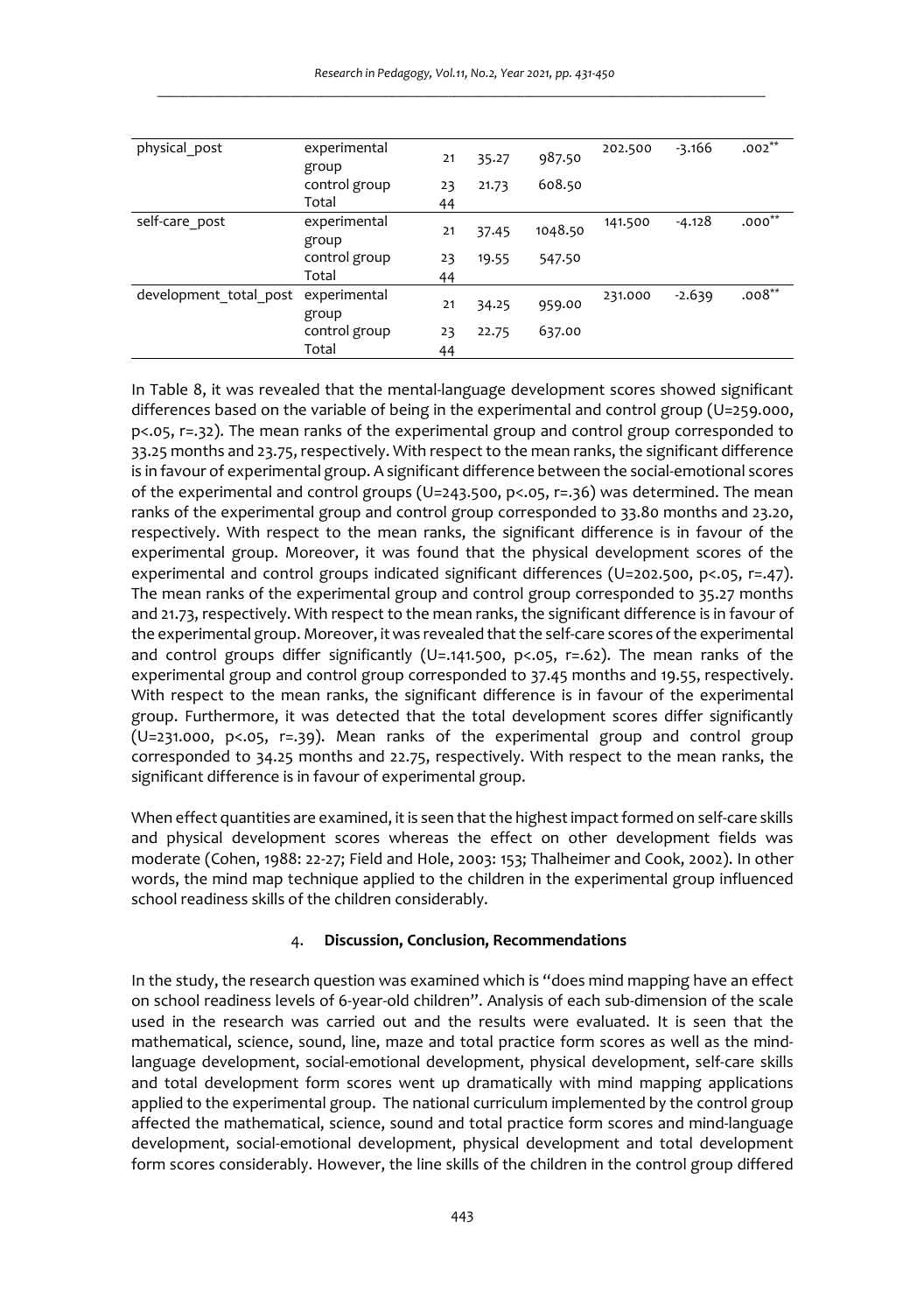in favour the pre-test scores whereas their maze and self-care skills did not differ significantly. In general, the increase in primary school readiness levels of the children both in the experimental group and control group is considered as an expected result of formal education within that seven months. Additionally, it is thought that self-care skills and maze skills did not present any significant development in control group, and line skills deteriorated due to insufficient practices which support these fields such as small muscle development.

As a consequence of the study, it is seen, considering the post-test results for the experimental and control groups that there is a significant difference in all sub-dimensions and both total practice form and development form scores in favour of the experimental group, and that their impact levels are quite high. For this reason, it was found out that the mind mapping technique implemented with the experimental group influenced school readiness skills of children positively and considerably. In literature, various studies which were conducted with the school preparation programs especially designed to develop school readiness skills of children, and achieved effective results are found (Karakas, 2015; Loniganve et.al., 2015; Pears et al., 2014; Sonmez, 2013; Uzun, 2015; Watts et al., 2018). Furthermore, there are several studies in literature which are similar to this research and promote school readiness skills of children with different programs or methods that were not exclusively designed as school preparation program. For example, the effect of narrative-based education (Ozsari, 2017), integration of art practices (Brown et al., 2018), education of self-regulation skills (Duncan et al., 2017; Schmitt et al., 2015), montessori method (Yildirim, 2019) and project approach-based education (Dizman-Ozaslan, 2010) on school readiness skills of children are seen. However, literature does not contain any study that scrutinizes the development of pre-schooler's school readiness skills by using mind maps.

Despite the unavailability of such above-mentioned studies in literature, there are numerous studies which utilise mind mapping to promote sub-dimensions of school readiness skills in parallel with the finding of the research. These researches can be categorised as follows: the contribution of mind mapping to the science learning of children (Balim, 2013; Evrekli & Balim, 2010; Gagic, Skuban, Radulovic, Stojanovic, & Gajic, 2019; Gomleksiz & Fidan, 2013), the contribution of mind mapping to the learning of social sciences (Parikh, 2016), the contribution of mind mapping to mathematical learning (Brinkmann, 2003; Mardiyah et al., 2018), the contribution of mind mapping to reading skills (Inayah, & Argawati, 2019; Karolina, 2019; Khatimah, & Rachman, 2018), the contribution of mind mapping to writing skills (Dianto & Basuni, 2015; Inayah, & Argawati, 2019; Lastari & Hadi, 2018; Sukma, & Ria, 2018;), the contribution of mind mapping to listening and language development (Koster, Wilt, Kruistum, & Veen, 2017) and the contribution of mind mapping to group studies (Luke, Lloyd, Boyd, & Den Exter, 2014). This study contains similar research findings which indicate that mathematical, science, sound, line, maze, mental-language development and social-emotional development addressed as sub-dimensions of school readiness are supported with mind mapping applications. This outcome attained is regarded as an expected result, considering the features and benefits of mind mapping. It is known that the cognitive skills such as focusing, improvement of memory, creative thinking, relating, problem solving and analysing are all used with mind mapping applications (Buzan & Buzan, 2015). In addition, mind mapping contributes to the social-emotional development of children especially at the stages of large group practices such as listening, expressing and defending one's own opinion, discussing all opinions and shared decision making. Moreover, children convey their opinions and knowledge through mind mapping applications by using various methods on paper such as lines, figures, pictures and diagrams, and even colouring these images as they wish. In this way, mind mapping makes children develop their learning and cognitive skills as well as fine motor skills, thereby enabling them to improve self-care skills such as zipping up, buttoning etc. In the evaluation of the result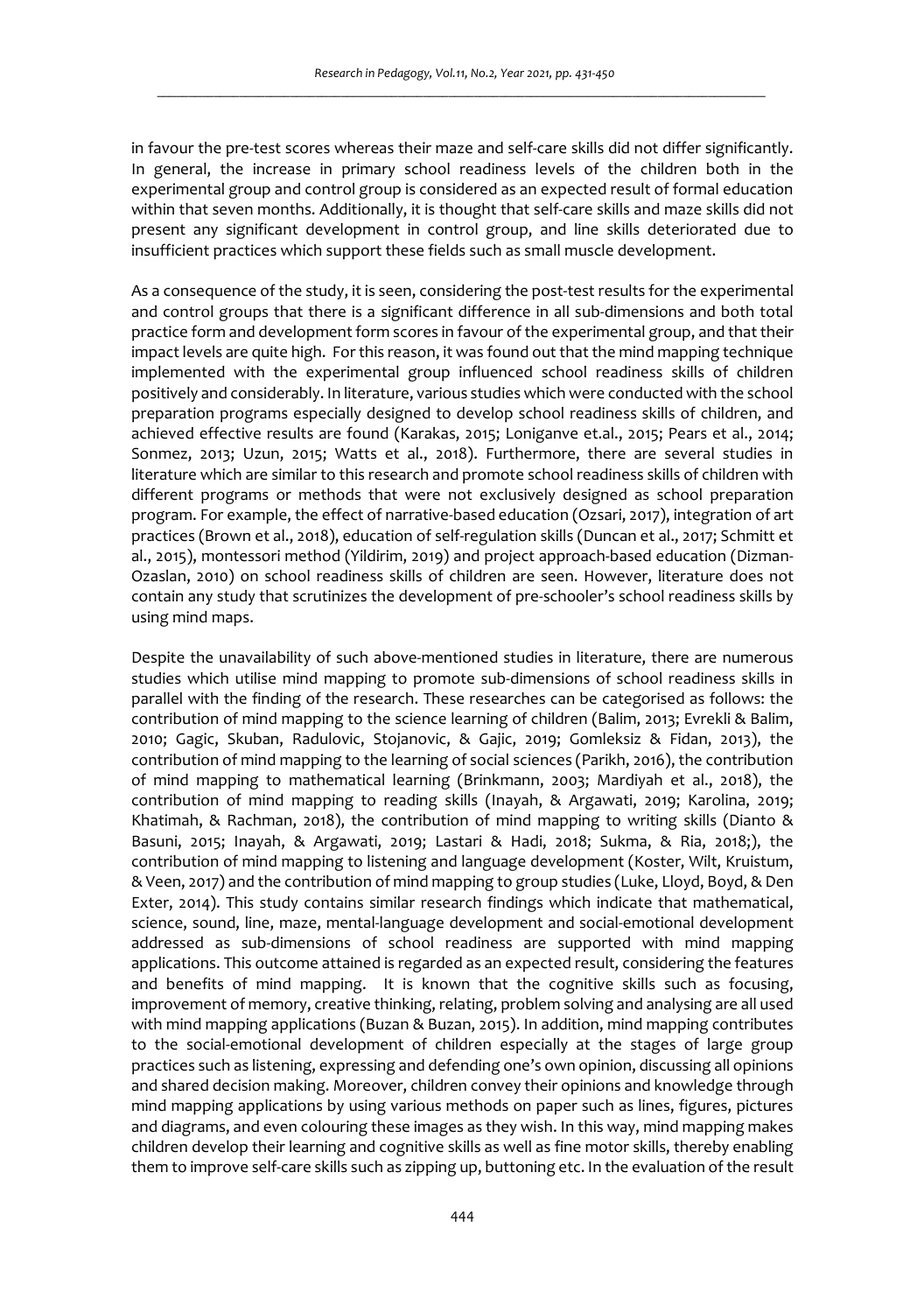that mind mapping practices affect school readiness of children, the following point should be taken into consideration, that of the fact that the themes/concepts chosen were ones that would support school readiness. Integrative aspects of the national curriculum implemented at school and the availability of plays and activities, self-care skills, sports and health among the mind mapping themes/concepts promote the readiness in physical development and self-care sub-dimensions. Furthermore, it is thought that the games and dynamic activities performed by child before starting mind mapping, and personal cleaning and care regularly applied after mind mapping may help to raise the physical development and self-care skills of the child.

One of the most important points which explain the effect of mind mapping applications on school readiness of children is the positive influence of mind mapping on attention and motivation. Children should first focus on their attention levels and motivation on the performed activity in order to gain all skills and knowledge needed in the fields of development and learning. As one of the most fundamental conditions for learning, motivation contributes to effective learning of children (Akbaba, 2006). Therefore, attention and motivation are vital for success and adaptation, particularly in the preschool period (Huang & LingLay, 2017). In a study which analyses the effect of mind maps on regulating attention deficit of pre-schoolers, a positive change in focusing of attention in favour of the experimental group was revealed (Daghistan, 2016). Another study conducted with undergraduates reported that the motivation of the students was increased with mind mapping (Jones, Ruff, Snyder, Petrich, & Koonce, 2012). Similarly, it is shown in a study which examines the influence of mind mapping on management and coding of information, that mind maps affect both information management and the internal and external motivations of individuals (Pratami, Puspita, & Hadining, 2017).

In summary, it is seen that the mind mapping applications carried out with 60-72month-old preschoolers as part of the study affected their school readiness skills considerably. During the research process, teachers were first provided with training on the use of mind mapping techniques in the preschool period, and then they performed mind mapping with the children in the experimental group. The study gave both teachers and children the opportunity to apply a new method. Thus, both teachers and children learned and applied this influential method which activates all brain functions such as imagination, cause and effect relationships, pictures, lists, details, colours and spatial awareness, with mind maps that enable them to diversify the traditional educational practices (Buzan, Dottino, & Israel, 2012). In addition, thanks to mind mapping, teachers became aware of a different teaching method to reach those children who did not show adequate interest in the activities previously (Nesbit & Adesope, 2006).

### **4.1. Limitations**

There was no sufficient time for follow-up tests after the completion of the application, so follow-up test could not be performed. Numerous positive feedbacks were given to researchers in regards to the training provided to teachers. However, data was not collected from teachers systematically, so these contributing feedbacks could not be included in the research.

### **4.2. Suggestions**

As is understood from the study results, it is seen that mind mapping applications support the primary school readiness skills of children. For this reason, it is important to use mind mapping practices regularly in the preschool period and to give teachers training on this subject. In the experimental studies carried out with mind mapping procedurally, an early start in terms of the initial training and applications is suggested to organize planning in a way that follow-up test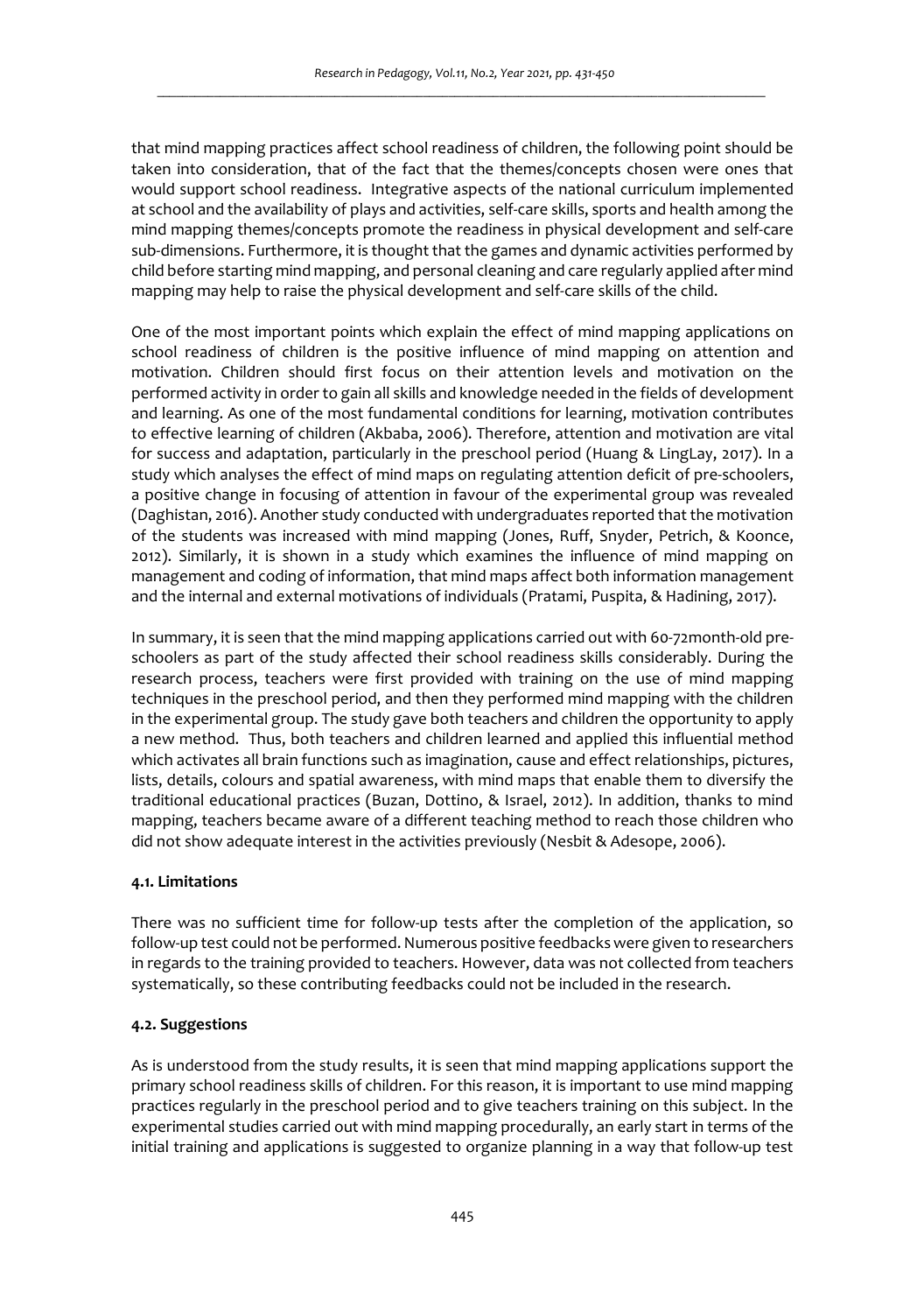can be performed. Additionally, it is recommended that mind mapping applications can be performed with the children of different ages who develop differently.

## **References:**

- Akbaba, S. (2006). Egitimde motivasyon. *Ataturk Universitesi Kazım Karabekir Egitim Fakultesi Dergisi*, *13*, 343-361.
- Amin, M., & Hina, Q. A. (2018). Effect of mind mapping technique on student ıntrinsic motivation at higher education level. *Journal of Research*, *12*(2), 296-313.
- Atteberry, A., Bassok, D., & Wong, V. C. (2019). The effects of full-day prekindergarten: experimental evidence of ımpacts on children's school readiness. *Educational Evaluation and Policy Analysis*, *41*(4), 537-562.

https://doi.org/10.3102/0162373719872197.

- Balim, A. G. (2013). The effect of mind-mapping applications on upper primary students' success and inquiry-learning skills in science and environment education. *International Research in Geographical and Environmental Education*, *22*(4), 337-352. https://doi.org/10.1080/10382046.2013.826543
- Brinkmann, A. (2003). Graphical knowledge display mindmapping and concept mapping as efficient tools in mathematics education. *Mathematics Education Review, 16*, 35-48.
- Brown, E.D., Garnett, M.L. Velazquez-Martin, B.M. & Mellor, T.J. (2018). The art of Head Start: Intensive arts integration associated with advantage in school readiness for economically disadvantaged children, *Early Childhood Research Quarterly, 45*, 204–214. https://doi.org/10.1016/j.ecresq.2017.12.002
- Buzan, T., & Buzan, B. (2009). The mind map book: Unlock your creativity, boost your memory, change your life. Pearson.
- Buzan, T., & Buzan, B. (2015) *Zihin haritaları*. (Cev. G. Tercanli). Alfa.
- Buzan, T., Dottino, T., & Israel, R. (2012). *Akılli lider*. (Cev. Serdar Ucar). Alfa.
- Buyukozturk, S., Kilic-Cakmak, E., Akgun, O., Karadeniz, S., & Demirel, F. (2012). *Bilimsel arastırma yontemleri* (12. Baski). Pegem akademi.
- CendrosAraujo, R.,Gadanidis, G.(2020). Online collaborative mind mapping in a mathematics teacher education program: a study on student interaction and knowledge construction. *ZDM MathematicsEducation*. *52*, 943–958 https://doi.org/10.1007/s11858- 019-01125-w
- Cohen, J. C. (1988). *Statistical power analysis for the behavioral sciences* (2nd Ed.). Lawrence Earlbaum Associates.
- Daghistan, B. I. A. M. (2016). Mind Maps to Modify Lack of Attention among Saudi Kindergarten Children. *International Education Studies*, *9*(4), 245-256. http://dx.doi.org/10.5539/ies.v9n4p245
- Dianto, R., & Basuni, M. (2015). The effectıveness of usıng mind mappıng technıque toward the students'achievement ın writing descriptive text. *Jurnal Bahasa Lingua Scientia*, *7*(2), 165-172.
- Dizman-Ozaslan, H., (2010). *Proje yaklasımina dayali egitimin anaiınifina devam eden cocuklarin okul olgunluguna etkisinin incelenmesi*. (Yayinlanmamıs Doktora Tezi), Ankara Universitesi Fen Bilimleri Enstitusu, Ankara.
- Dockett, S., & Perry, B. (2007). *Transitions to school: Perceptions, expectations, experiences*. UNSW Press.
- Duncan, R.J.,Schmitt, S.A., Burke, M., &McClelland, M.M. (2018) Combining a kindergarten readiness summer program with a self-regulation intervention improves schoolreadiness, *Early Childhood Research Quarterly 42*, 291–300.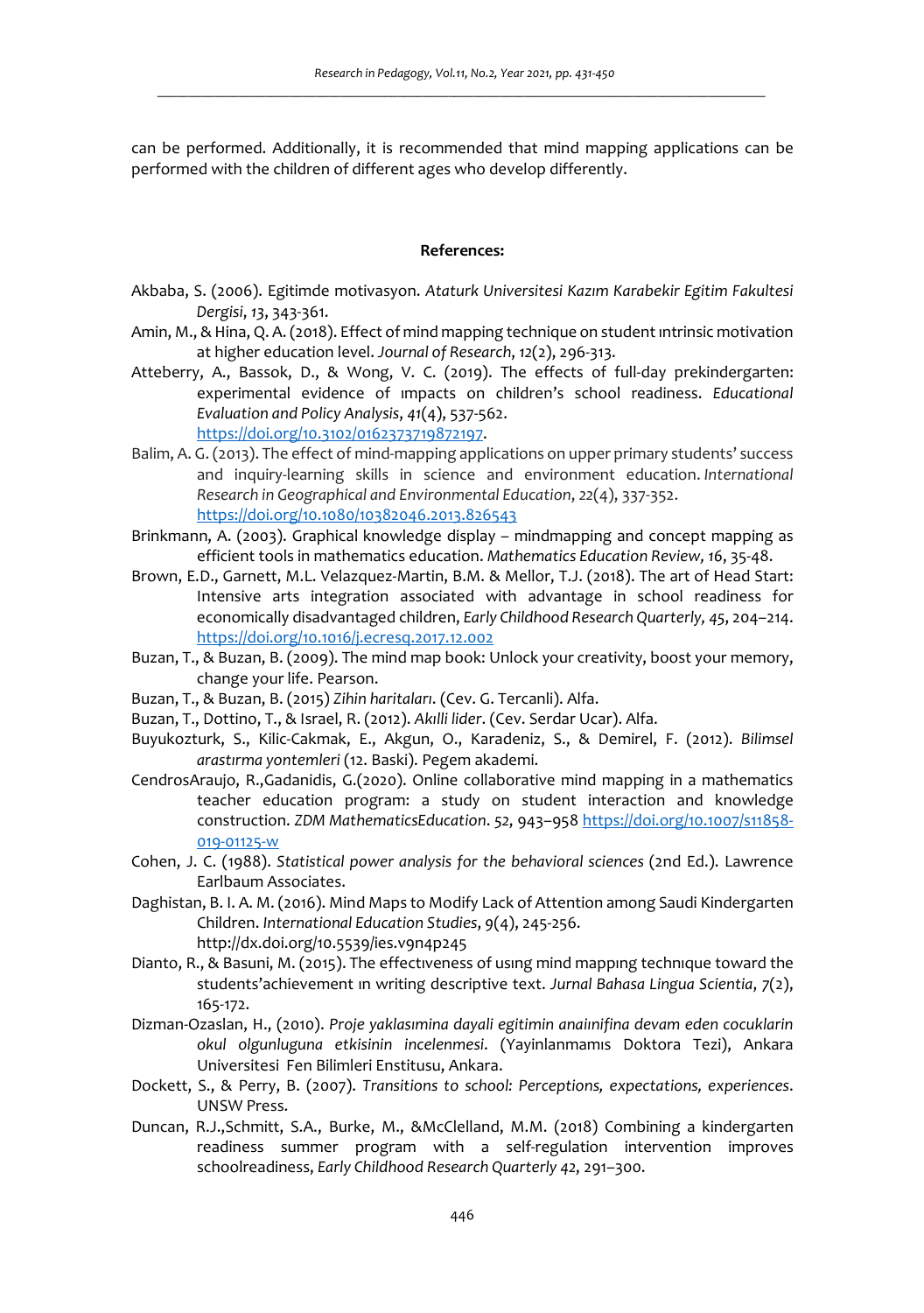https://doi.org/10.1016/j.ecresq.2017.10.012

Essa, E.L. (2003). Introduction to Early Childhood Education. (3rded.). Delmar Learning.

- Evrekli, E.,& Balim, A. G. (2010). Fen ve teknoloji ogretiminde zihin haritasi ve kavram karikaturu kullaniminin ogrencilerin akademik basarilarina ve sorgulayici ogrenme becerileri algilarina etkisi. *Bati Anadolu Egitim Bilimleri Dergisi*, *1*(2), 76-98.
- Field, A.,& Hole, G. (2003). *How to design and report experiments*. SAGE.
- Fraenkel, J. R.,Wallen, N. E., & Hyun, H. H. (2011). *How to design and evaluate research in education*. McGraw-Hill Humanities/Social Sciences/Languges.
- Gagic, Z. Z.,Skuban, S. J., Radulovic, B. N., Stojanovic, M. M., &Gajic, O. (2019). The Implementation Of MindMaps In Teaching Physics: Educational Efficiency And Students' Involvement. *Journal of Baltic Science Education*, *18*. 117-131. https://doi.org/ 10.33225/jbse/19.18.17
- Gomleksiz, M. N.,& Fidan, E. K. (2013). Fen ve teknoloji dersinde bilgisayar destekli zihin haritasi tekniginin ogrencilerin akademik basarisina, tutumlarina ve kaliciliga etkisi. *Gaziantep University Journal of Social Sciences*, *12*(3). 403-426
- Huang, S. Y & LingLay, K. (2017). Mastery motivation in ınfancy and early childhood: the consistency and variation of ıts stability and predictability of general competence. *Hungarian Educational Research Journal*, *7*(2), 15-31.
- Inayah, R., & Argawati, N. O. (2019). Nurturing students'writing narrative interest through mind mapping and cooperative integrated reading and writing. *Indonesian EFL Journal*, *5*(2), 121-130. https://doi.org/10.25134/iefljv5i2.1781.
- Indriani, D., & Mercuriani, I. S. (2019). Experiential learning model with mind mapping on fungi: how to improve science process skills?. *Biosfer: Jurnal Pendidikan Biologi*, *12*(2), 223- 237.https://doi.org/10.21009/biosferjpb.v12n2.223-237
- Irman, I. (2019). The effectiveness of mind mapping techniques in counseling of enhancement ability memory students in learning. *Ta'dib, 22*(2), 131-140.
- Jones, B. D., Ruff, C., Snyder, J. D., Petrich, B., & Koonce, C. (2012). The effects of mind mapping activities on students' motivation. *International Journal for the Scholarship of Teaching and Learning*, *6*(1). 1-21.
- Karakas, B. (2015). *Okul oncesi egitim alan 60-72 aylık cocuklarda "okula haiırlik egitimi"nin ilkokula haiırbulunusluk duzeylerine etkisinin incelenmesi,* (Yayıinlanmamis Yuksek Lisans Tezi). Ege Universitesi Sosyal Bilimleri Enstitusu, Izmir.
- Karolina, K. (2019). The effectiveness of mind mapping technique in enhancing students'reading achievement. *Lingua Didaktika: Jurnal Bahasa dan Pembelajaran Bahasa, 13*(1), 60-65. http://dx.doi.org/10.24036/ld.v13i1.36633
- Khatimah, K., & Rachman, D. (2018). Mind mapping vs semantic mapping: which technique gives EFL learners more benefits in reading comprehension? *JEES (Journal of English Educators Society), 3*(2), 165-176. https://doi.org/10.21070/jees.v3i2.1498
- Kokkalia, G., Drigas, A. S., Economou, A., & Roussos, P. (2019). School readiness from kindergarten to primary school. *International Journal of Emerging Technologies in Learning (iJET), 14*(11), 4-18. https://doi.org/10.3991/ijet.v14i11.10090
- Koster, M.,van der Wilt, F., van Kruistum, C., van der Veen, C. (2017). The effect of mindmapping on listening comprehension and vocabulary in early childhood education. Paper presenten at In *European Association for Research on Learning and Instruction*.
- Kybartas, T.J., Oody, J.F. Fairbrother, J.T., Durham, R.S. & Coe, D.P. (2019): Physical activity intensity, self-regulation, and school readiness indicators in young children, *Early Child Development and Care*, *191*(1), 501-510. https://doi.org/10.1080/03004430.2019.1625896
- Landry, S.H., Zucker, T.A., Williams, J.M., Merz, E.C. Guttentag, C.L. & Taylor, H.B. (2017) Improving school readiness of high-risk preschoolers: Combining high quality instructional strategies with responsive training for teachers and parents, *Early Childhood Research Quarterly 40*, 38–51. https://doi.org/10.1016/j.ecresq.2016.12.001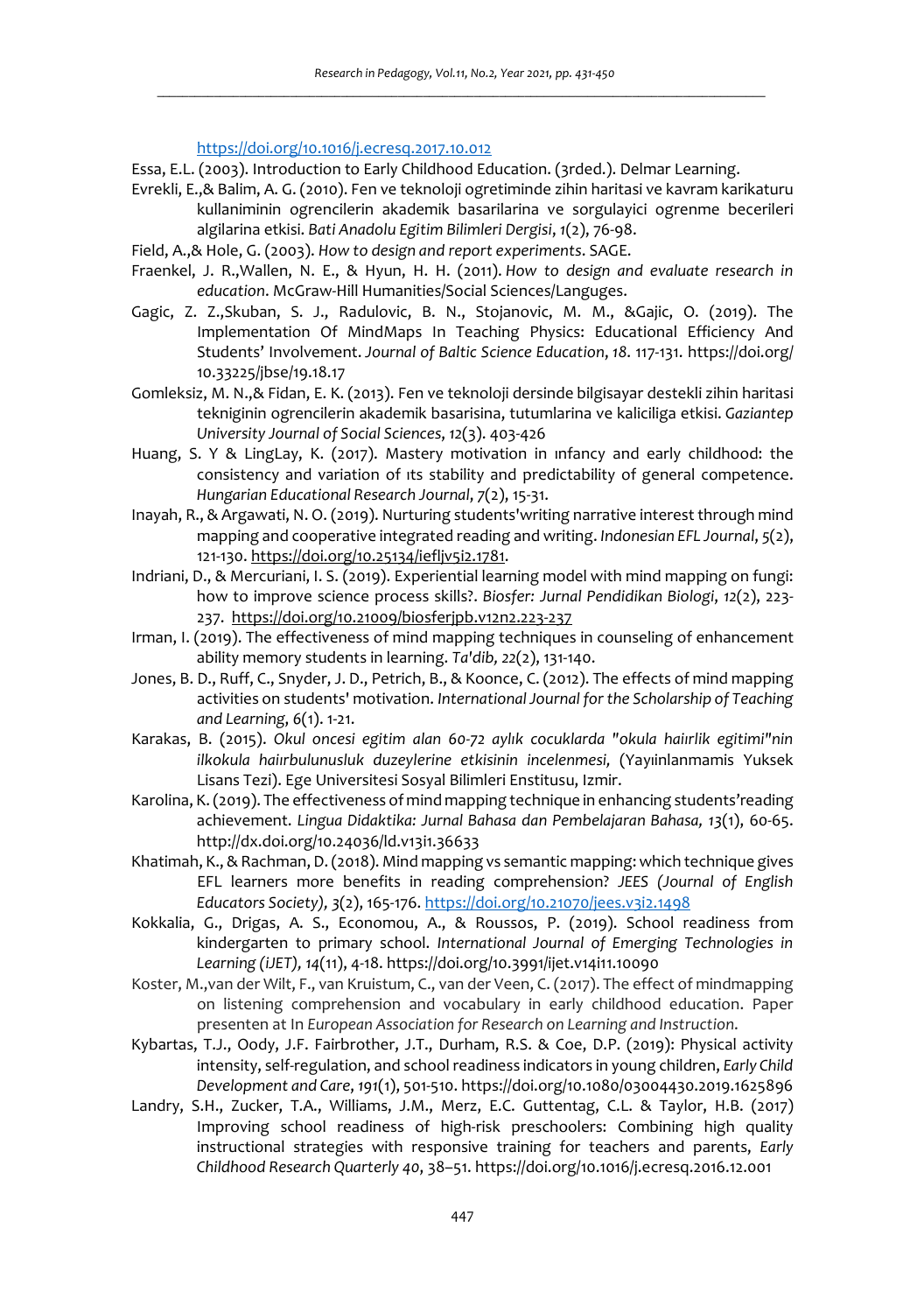- Lara-Cinisomo, S., Fuligni, A. S., Ritchie, S. (2008). Getting ready for school: An examination of early childhood educators' belief systems. *Early Childhood Education Journal, 35(*4),343-349. https://doi.org/ 10.1007/s10643-007-0215-2
- Lastari, N. K. H., & Hadi, P. R. T. A. K. (2018). The use of mind mapping to improve writing skill of the eighth grade students of junior high school. *Journal of Applied Studies in Language, 2*(2), 144-150.
- Lemelin, J. P., Boivin, M., Forget-Dubois, N., Dionne, G., Seguin, J. R., Brendgen, M., Vitaro, F., Tremblay, R. E., & Pe´russe, D. (2007). The genetic – environmental etiology of cognitive school readiness and later academic achievement in early childhood. *Child Development, 78* (6), 1855-1869. https://doi.org/10.1111/j.1467-8624.2007.01103.x
- Liu, Y., Zhao, G., Ma, G., &Bo, Y. (2014). The effect of mind mapping on teaching and learning: a meta-analysis. *Standard Journal of Education and Essay*, *2*(1), 17-31. ISSN: 2310-7545
- Lonigan, C.J., Phillips, B.M., Clancy, J.,L., Landry, S.H., Swank, P.R., Assel, M. et al. (2015). Impacts of comprehensive school readiness curriculum for preschool children at risk for educational difficulties, *Child Development, 86* (6). 1773–1793. https://doi.org/10.1111/cdev.12460
- Luke, H., Lloyd, D., Boyd, W., & Den Exter, K. (2014). Improving conservation community group effectiveness using mind mapping and action research. *Conservation and Society*, *12*(1), 43-53.
- Mardiyah, I., Suhito, S., & Safa'atullah, M. F. (2018). Analysis of mathematical reasoning ability of junior high school students of grade VII viewed from cognitive style on problem based learning with mind mapping. *Unnes Journal of Mathematics Education*, *7*(2), 122- 128. https://doi.org/10.15294/ujme.v7i2.24883
- Mathis, E.T.B. &Bierman, K.L. (2015). Effects of parent and child pre-intervention characteristics on child skill acquisition during a schoolreadiness intervention. *Early Childhood Research Quarterly 33*, 87–97. https://doi.org/10.1016/j.ecresq.2015.07.002
- McKillup, S. (2012). *Statistics explained: An introductory guide for life scientists (Second edition).* Cambridge University Press.
- Mercan-Uzun, E., & Alat, K. (2015). *Okul oncesi donemde uygulanan "okula haziriz" egitim programinin ilkokul birinci sınıf ogrencilerinin okula uyum ve haiırbulunusluk duzeylerine etkisi* (Yayinlanmamıs Doktora Tezi). Ondokuz Mayis Universitesi Egitim Bilimleri Enstitusu, Samsun.
- Nesbit, J. C., & Adesope, O. O. (2006). Learning with concept and knowledge maps: Ametaanalysis. *Review of Educational Research, 76*(3), 413-448. https://doi.org/10.3102%2F00346543076003413
- Ozsari, E. (2017). *Oykulestirme yontemine dayali egitimin bes yas grubundaki cocuklarin ilkogretime hazir bulunusluk seviyelerine etkisinin incelenmesi,* (Yayinlanmamis Yuksek Lisans Tezi). Canakkale Onsekiz Mart Universitesi Egitim Bilimleri Enstitusu, Canakkale.
- Padilla, C. M., & Ryan, R.M. (2018). School readiness among children of Hispanic immigrants and their peers: The role of parental cognitive stimulation and early care and education. *Early Childhood Research Quarterly 52* (3), 154-168. kttp://doi.org/10.1016/j.ecresq.2018.04.008
- Parikh, N. D. (2016). Effectiveness of teaching through mind mapping technique. *The International Journal of Indian Psychology*, *3*(3), 148-156.
- Pears, K. C., Healey, C. V., Fisher, P. A., Braun, D., Gill, C., Conte, H. M., ... & Ticer, S. (2014). Immediate effects of a program to promote school readiness in low-income children: Results of a pilot study. *Education & Treatment of Children*, 37(3), 431.https://doi.org/ 10.1353/etc.2014.0021
- Pratami, D., Puspita, I. A., & Hadining, A. F. (2017). The effect of "mindmap" knowledge codification ımplementation and motivation to ındividual achievement. *Advanced Science Letters*, *23*(5), 4110-4114. https://doi.org/10.1166/asl.2017.8255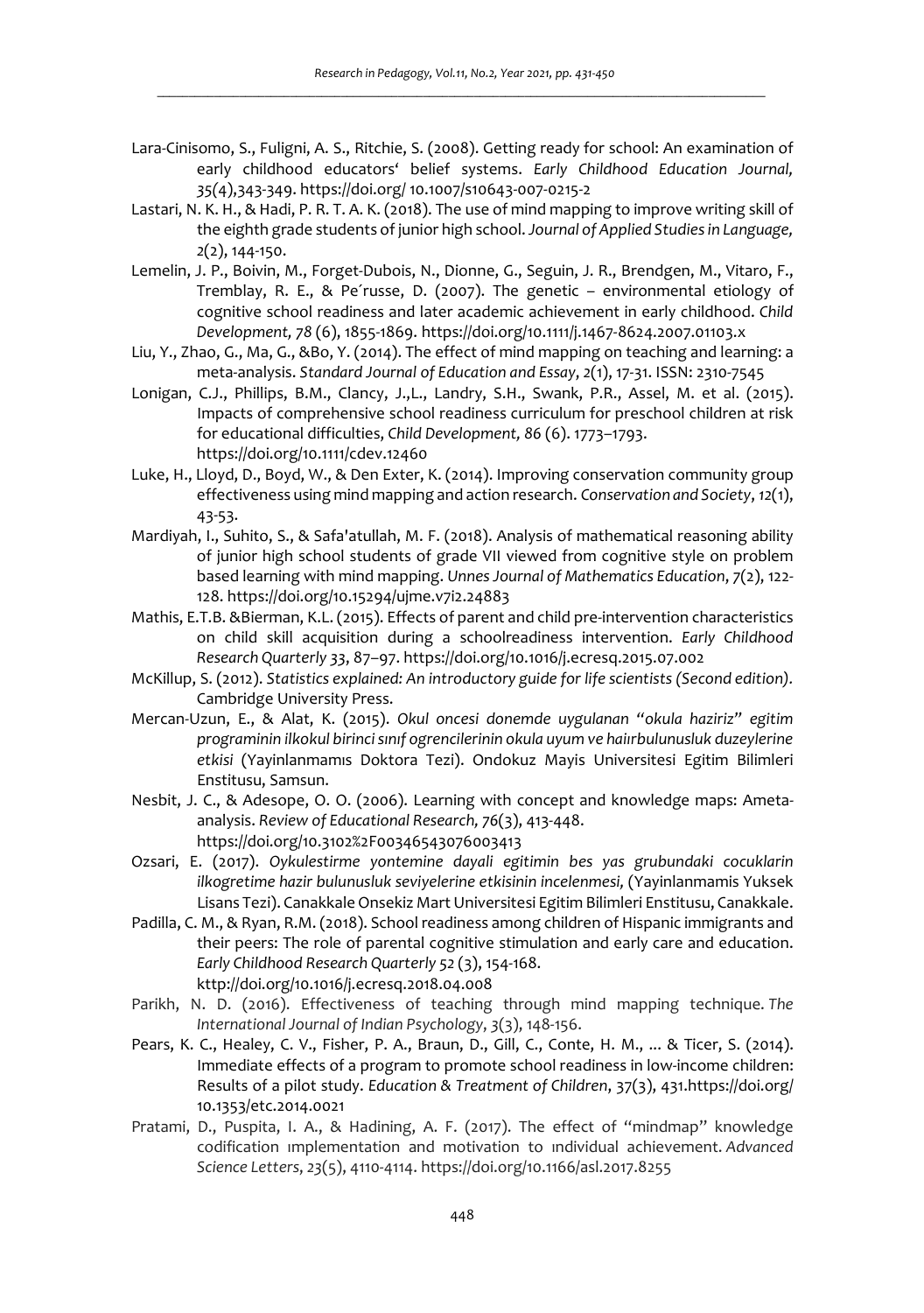Prendergast, S. & MacPhee, D. (2018). Parental contributors to children's persistence and school readiness, *Early Childhood Research Quarterly, 45,* 31–44. https://doi.org/10.1016/j.ecresq.2018.05.005

Rustler, F. (2012). *Mind mapping for dummies*. John Wiley & Sons.

- Schmitt, S.A., McClelland, M.M., Tominey, S.L. & Acock, A.C. (2015). Strengthening schoolreadiness for Head Start children: Evaluation of a self-regulation intervention, *Early Childhood Research Quarterly 30,* 20–31. https://doi.org/10.1016/j.ecresq.2014.08.001
- Sonmez, A. (2013). *60-72 aylik dezavantajlı cocuklar icin hazirlanan ilkogretime hazirlik oyun destek programının cocuklarin ilkogretime hazirbulunusluk duzeyine etkisi,*  (Yayinlanmamis Yuksek Lisans Tezi). Marmara Universitesi Egitim Bilimleri Enstitusu, Istanbul.
- Sugiyanto, F. N., Masykuri, M., & Muzzazinah, M. (2018). Feasibility of resiratory system module based on creative problem solvıng learnıng model with mind mapping to empower problem solving skills. *EDUSAINS*, *10*(2), 275-281. https://doi.org/10.15408/es.v10i2.8054
- Sukma, D. E., & Ria, G. (2018). The use of mind mapping picture to improve students'writing skill of descriptive text at grade vııı of smp s johan sentosa. *AL-ISHLAH: Jurnal Pendidikan, 10* (2), 188-197.
- Thalheimer, W., Cook, S. (2002). How to calculate effect sizes from published research: A simplified methodology. *Work-Learning Research*, *1*, 1-9.
- Toran, M., Aydin, E., & Etguer, D. (2019). Investigating the effects of STEM enriched implementations on school readiness and concept acquisition of children. *Elementary Education Online, 19*(1), 299-309. https://doi.rg/ 10.17051/ilkonline.2020.656873
- Uzun, E. M. (2015). *Okul oncesi donemde uygulanan 'okula haziriz' egitim programinin ilkokul birinci sinif ogrencilerinin okula uyum ve hazırbulunusluk duzeylerine etkisi.*  Yayinlanmamıs Doktora Tezi, Ondokuz Mayis Universitesi Egitim Bilimleri Enstitusu, Samsun.
- Watts, T. W., Gandhi, J., Ibrahim, D. A., Masucci, M. D., & Raver, C. C. (2018). The Chicago School Readiness Project: examining the long-term impacts of an early childhood intervention. *PloS one, 13(*7). 1-25. https://doi.org/10.1371/journal.pone.0200144
- Wen-Cheng, W., Chung-Chieh, L., & Ying-Chien, C. (2010). A brief review on developing creative thinking in young children by mind mapping. *International Business Research, 3*(3), 233- 238.
- West, J.,Denton, K., Germino Hausken. (2000). *America's kindergartners: findings from the early childhood longitudinal study, kindergarten class of 1998-99 national center for education statistics*. U.S. Department of Education: Washington.
- Widiana, I. W., & Jampel, I. N. (2016). Improving students' creative thinking and achievement through the ımplementation of multiple ıntelligence approach with mind mapping. *International Journal of Evaluation and Research in Education, 5*(3), 246-254.
- Wolf, S. & McCoy, D.C. (2019). Household socioeconomic status and parental investments: direct and ındirect relations with school readiness in Ghana, *Child Development, 90* (1), 260–278 https://doi.org/10.1111/cdev.12899
- Yildirim, C. (2019). *Montessori yontemine dayali ogretim tasarımının birinci sinif ogrencilerinin hazırbulunusluklarina matematik ve okuma-yazma becerilerine etkisi*. (Yayinlanmamis Doktora Tezi), Burdur Mehmet Akif Ersoy Universitesi Egitim Bilimleri Enstitusu, Burdur.
- Zigler, E., Gilliam, W. S., Jones S.M. (2006). *A vision for universal preschool education*. Cambridge University Press.